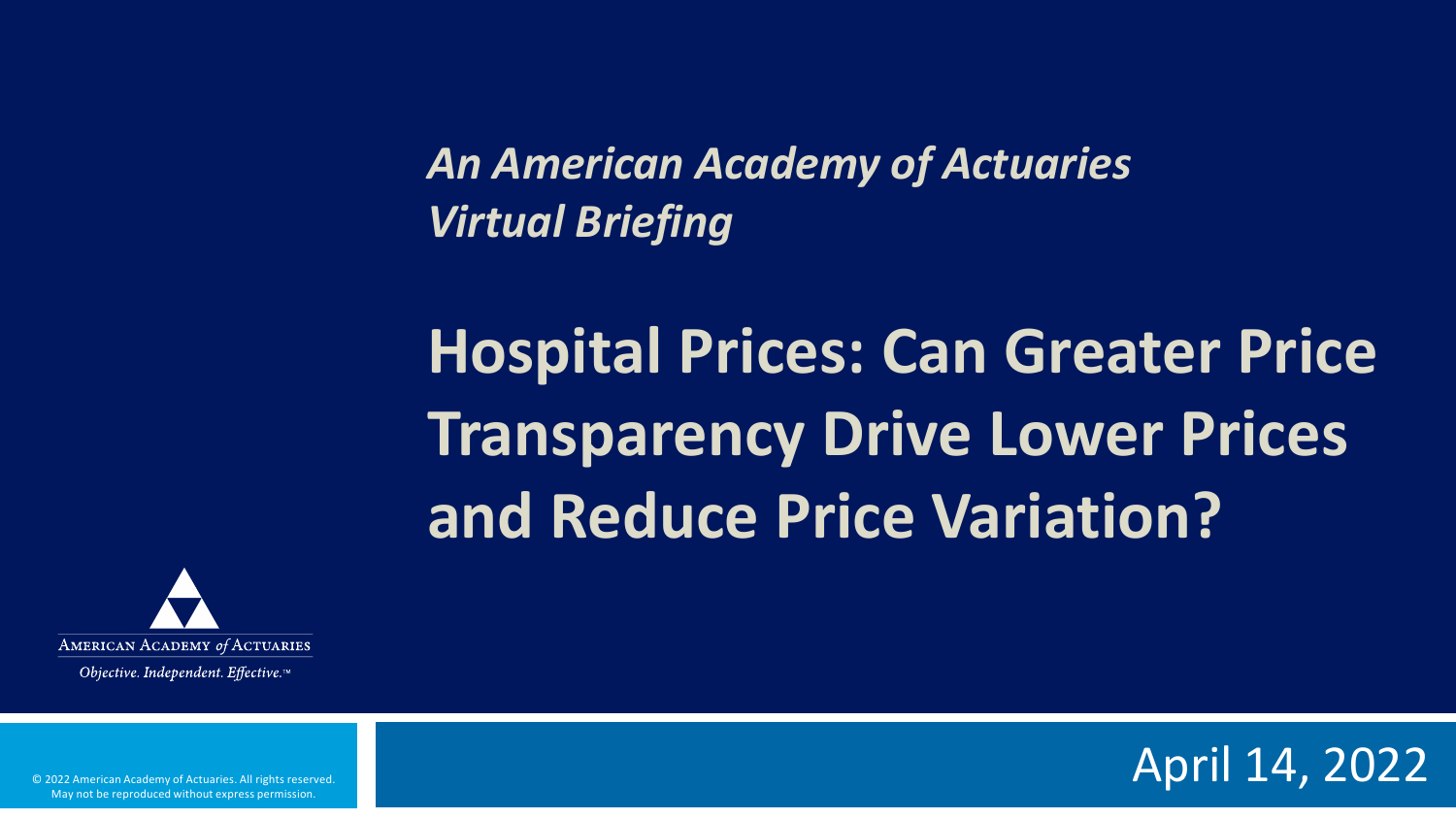## About the Academy

The American Academy of Actuaries is a 19,500-member professional association whose mission is to serve the public and the U.S. actuarial profession. For more than 50 years, the Academy has assisted public policymakers on all levels by providing leadership, objective expertise, and actuarial advice on risk and financial security issues.

The Academy also sets qualification, practice, and professionalism standards for actuaries in the United States.

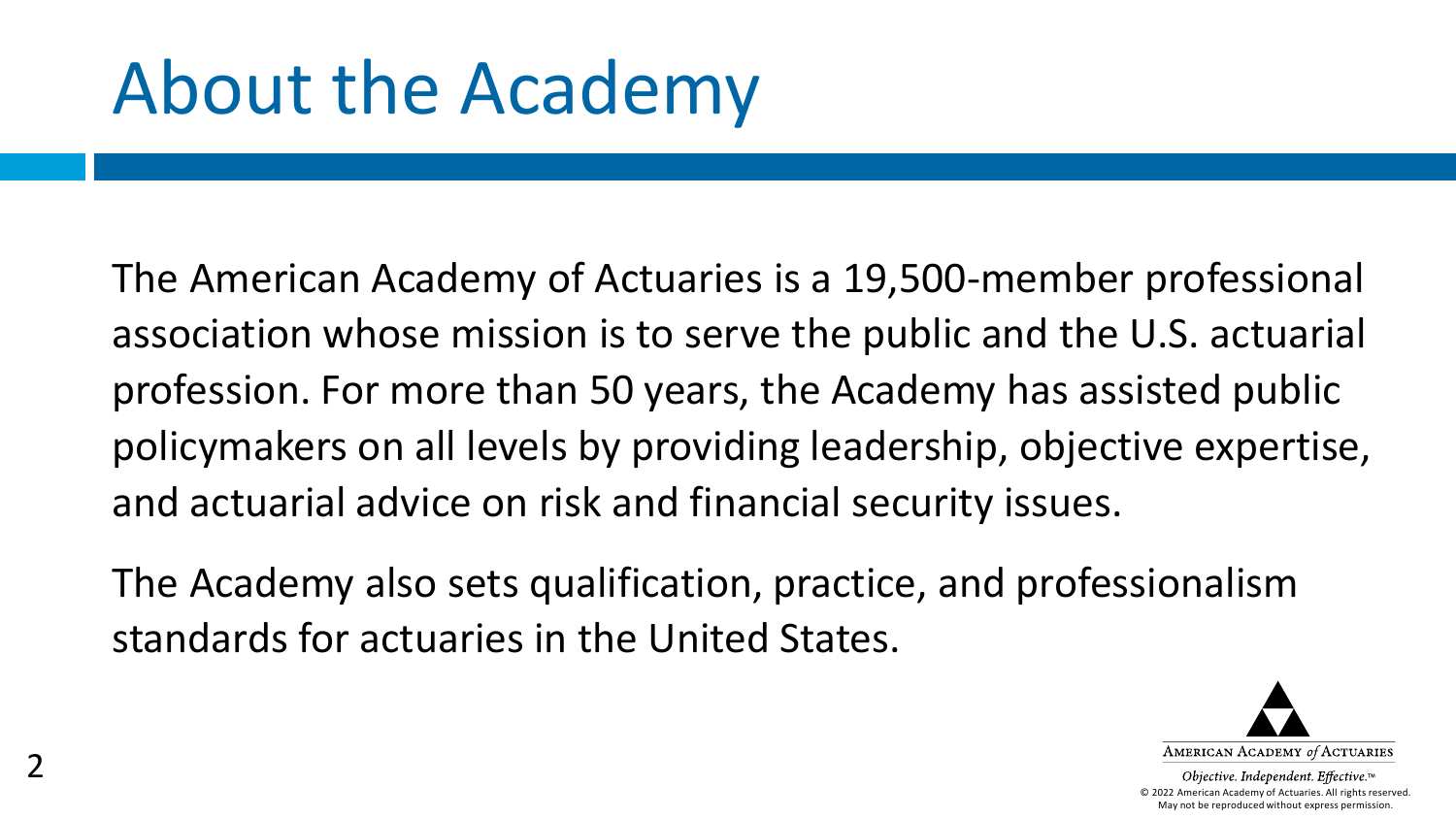# Housekeeping

- *The presenters' statements and opinions are their own and do not necessarily represent the official statements or opinions of the ABCD, ASB, any boards or committees of the American Academy of Actuaries, or any other actuarial organization, nor do they necessarily express the opinions of their employers.*
- $\Box$  The Academy operates in compliance with the requirements of applicable law, including federal antitrust laws. The Academy's antitrust policy is available online at [https://www.actuary.org/content/academy-antitrust-policy.](https://www.actuary.org/content/academy-antitrust-policy)
- $\Box$  Academy members and other individuals who serve as members or interested parties of any of its boards, councils, committees, etc., are required to annually acknowledge the Academy's Conflict of Interest Policy, available online at [https://www.actuary.org/content/conflict-interest-policy-1.](https://www.actuary.org/content/conflict-interest-policy-1)
- $\Box$  For questions, please use the Q&A window on the left side of your screen.
- $\Box$  This program, including remarks made by attendees, may be recorded and published. Additionally, it is open to the news media.

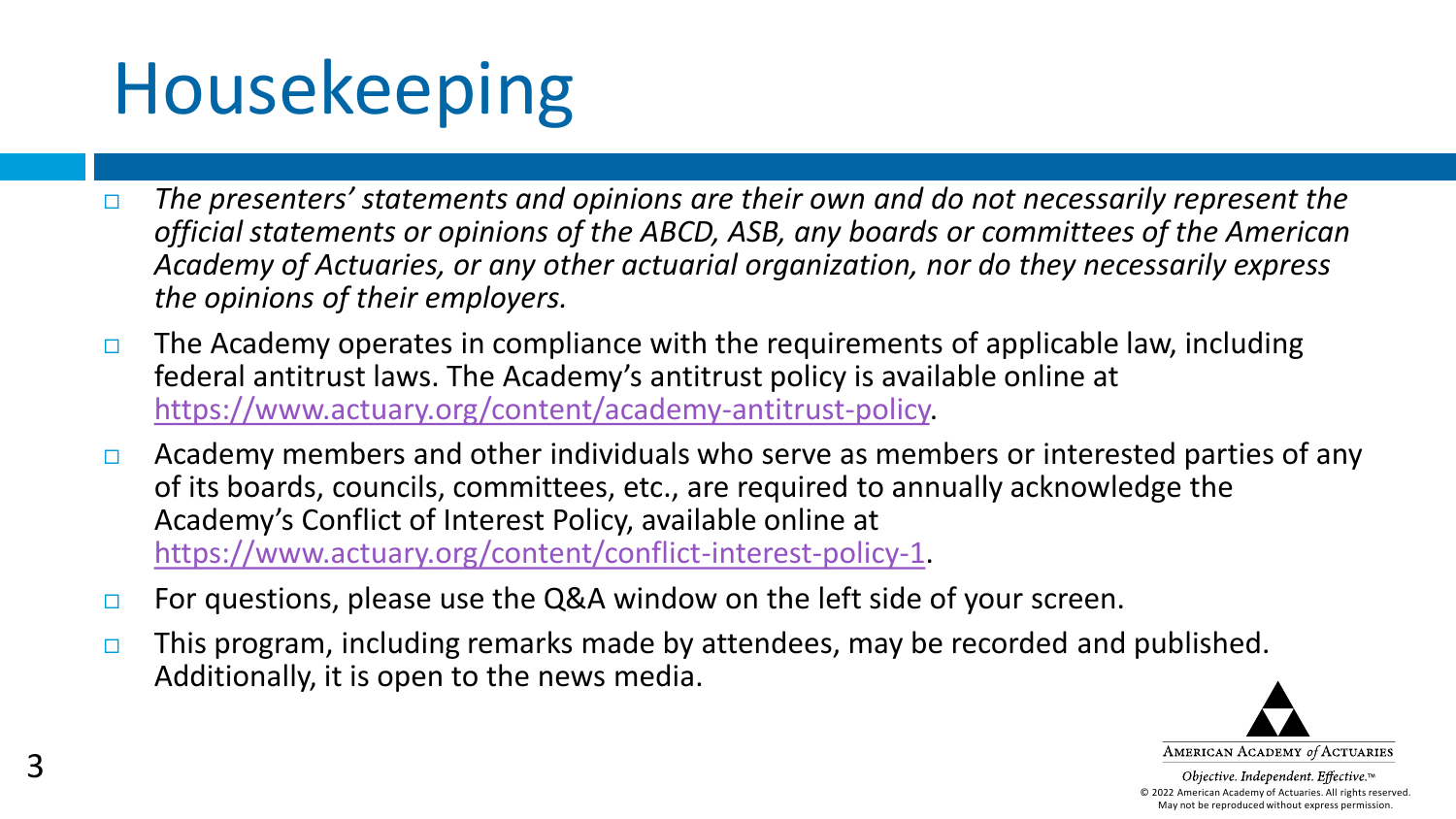#### **Presenters**

#### **SPEAKERS**

**Michael Cohen**, Ph.D. Analyst, Congressional Budget Office

**Krutika Amin**, Ph.D. Associate Director, Program on the ACA, KFF (Kaiser Family Foundation)

**Andrea Rome**, MAAA, FSA, CERA Member, Academy Health Care Delivery Committee

#### **MODERATOR**

**Rebecca Owen**, MAAA, FSA, FCA Chairperson, Academy Health Care Delivery Committee

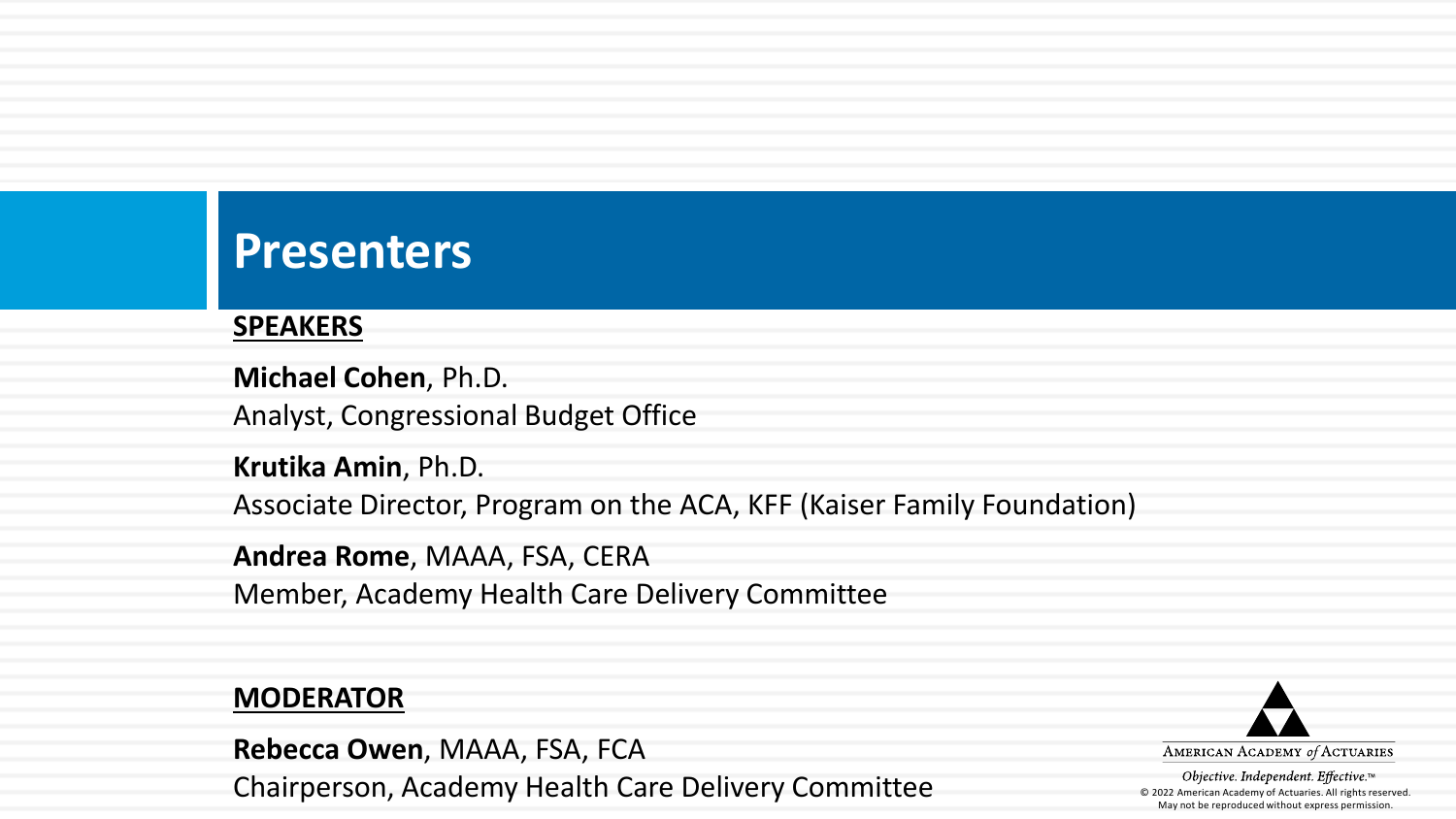### **Michael Cohen Presentation**

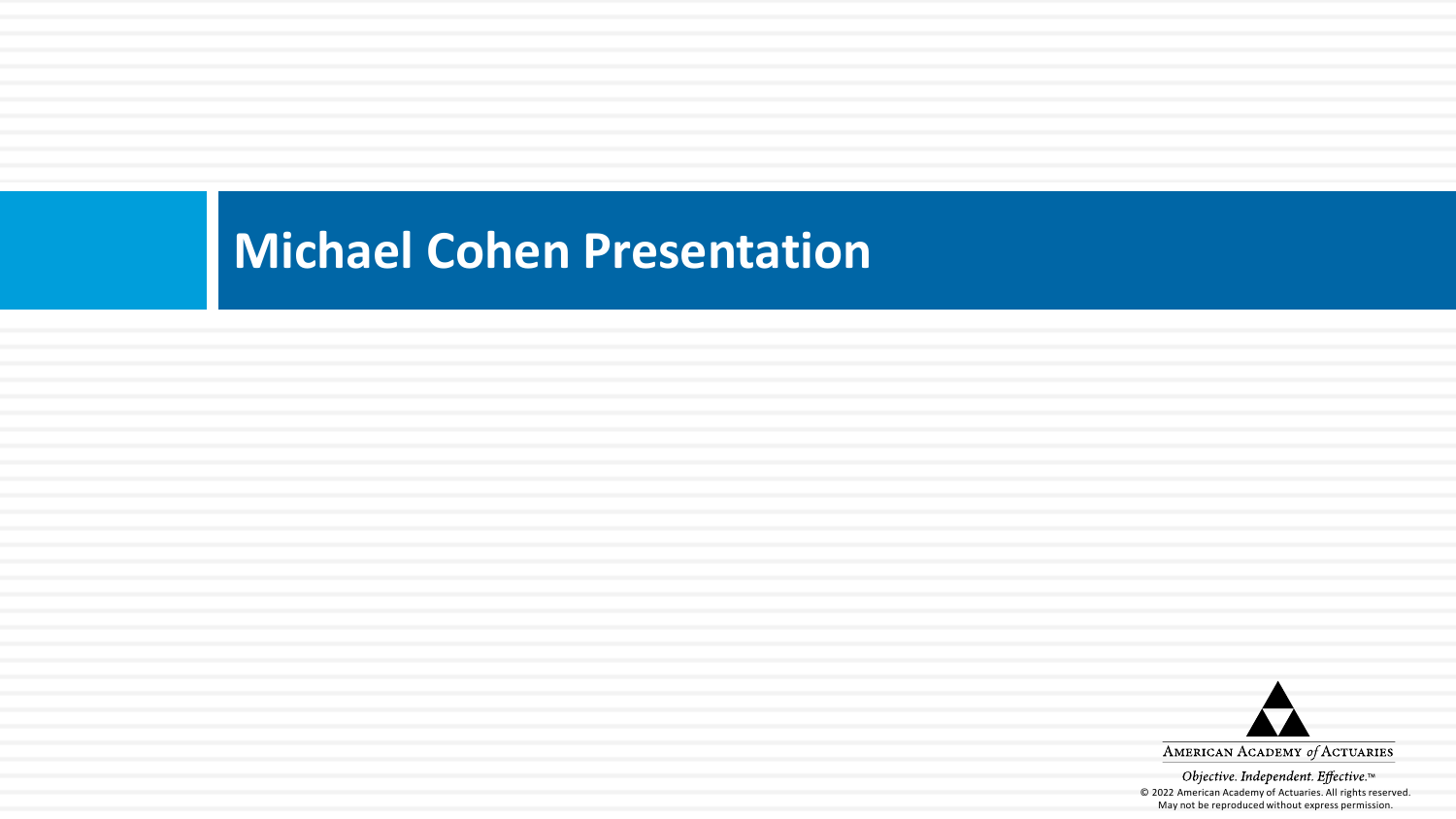

### Variation in Prices for Hospitals' Services

April 14, 2022

Presentation at the American Academy of Actuaries

Michael Cohen Health Analysis Division

For information about the event, see [www.actuary.org/node/14980](http://www.actuary.org/node/14980). This presentation reprises analysis presented in Congressional Budget Office, *The Prices That Commercial Health Insurers and Medicare Pay for Hospitals' and Physicians' Services* (January 2022), [www.cbo.gov/publication/57422.](http://www.cbo.gov/publication/57422)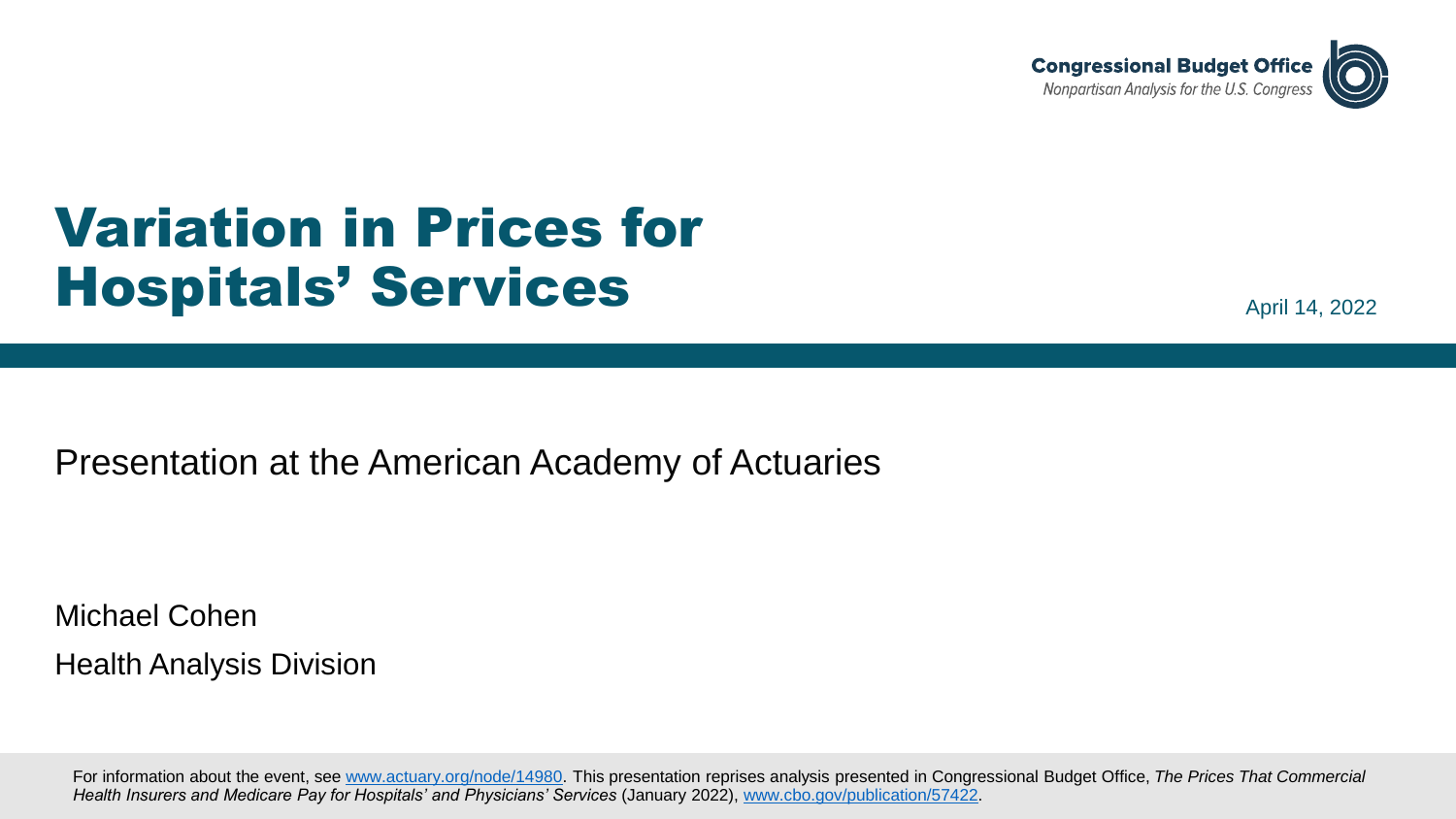#### How Medicare's Prices Are Determined



The Medicare fee-forservice program's prices for inpatient, outpatient, and physicians' services are set administratively by the federal government. Basepayment rates are adjusted for specifics of the provider, patient, or service.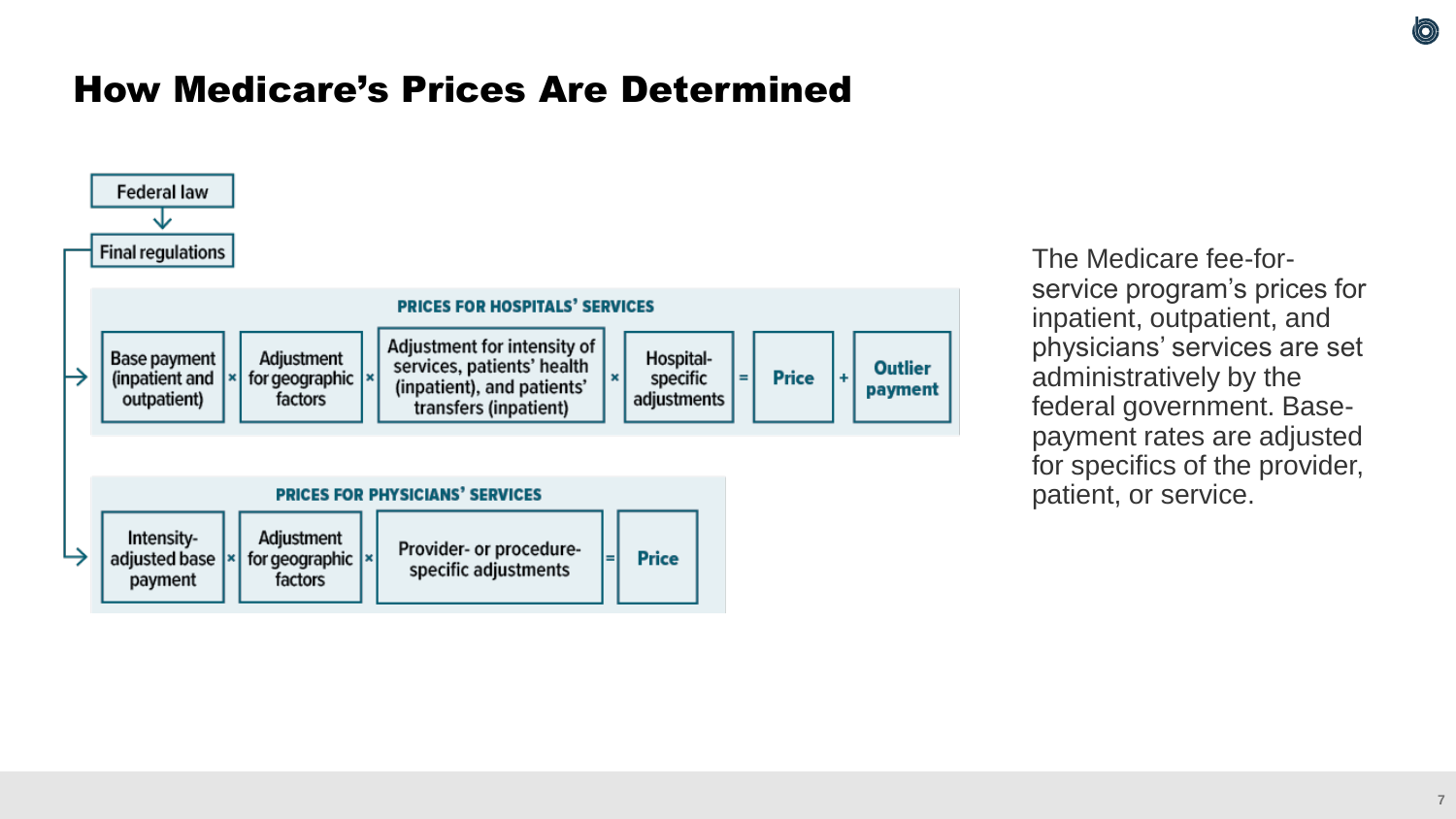#### How Commercial Insurers' Prices Are Determined



The prices paid by commercial insurers are determined through confidential negotiations between individual insurers and individual providers or groups of providers.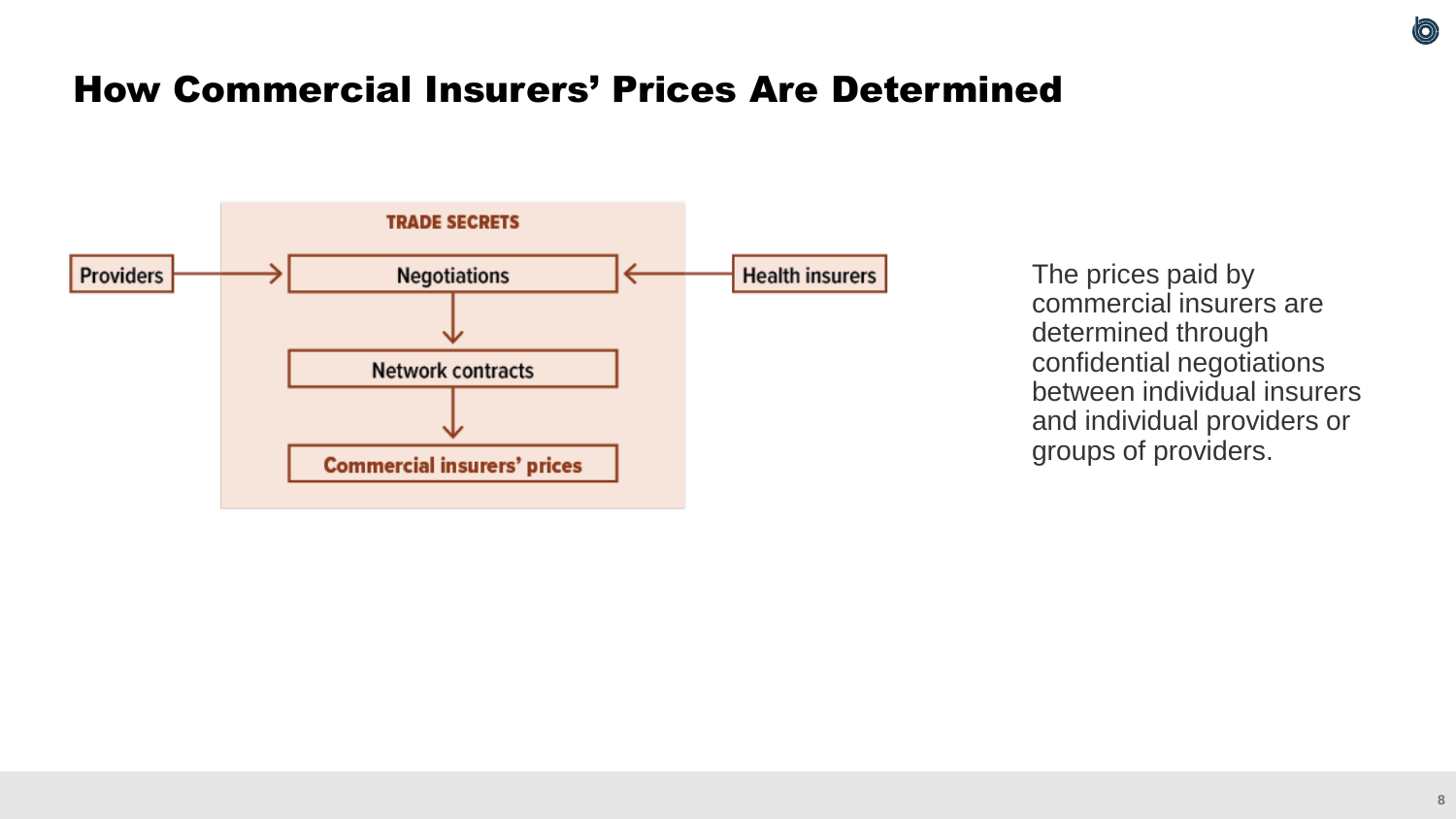#### Prices for Hospitals' Inpatient Services: Variation Among States



Price Relative to Medicare Fee-for-Service National Average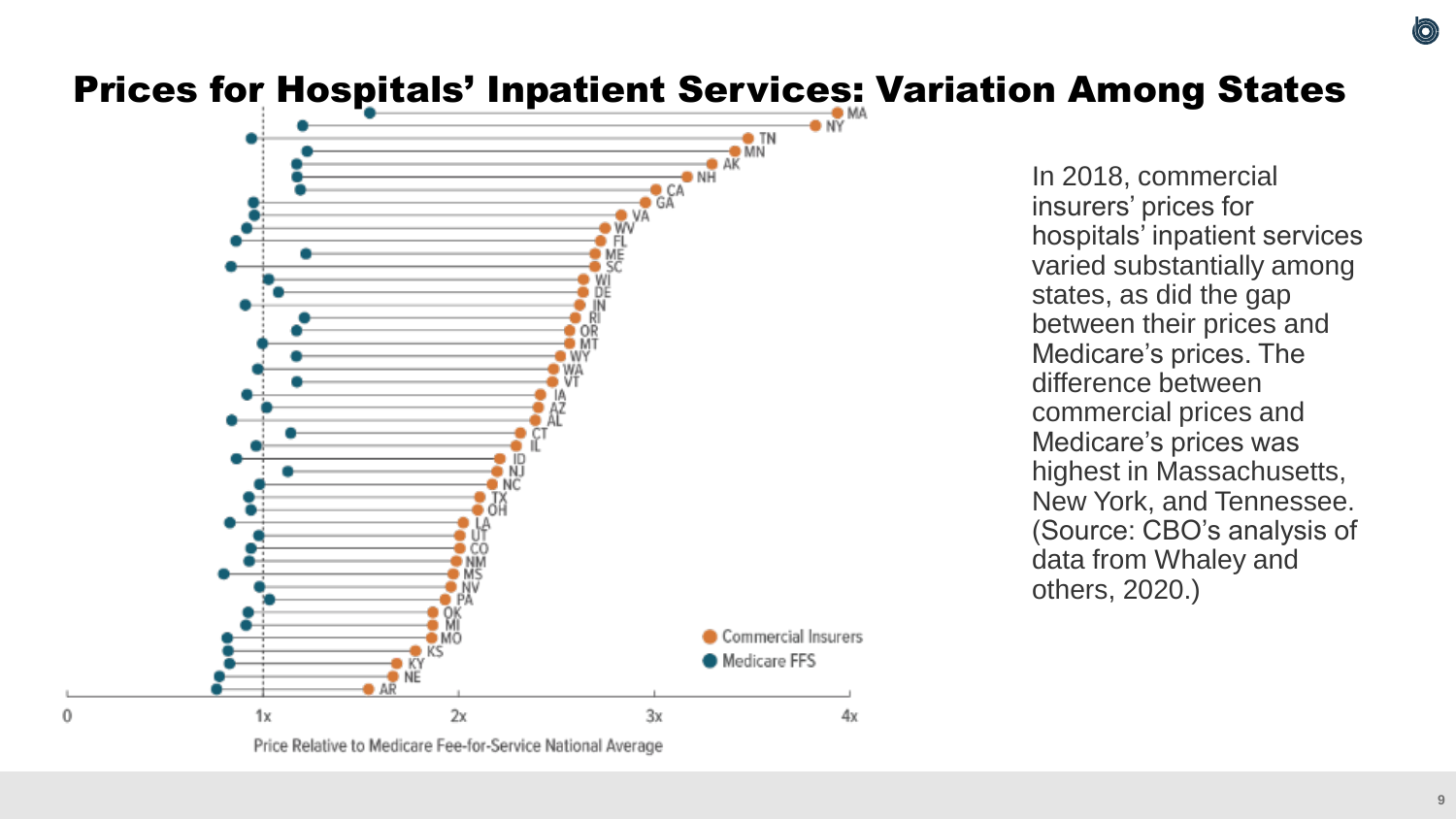#### Prices for Hospitals' Inpatient Services: Variation Within Metropolitan Areas



In 2016, commercial insurers' prices for the same hospital service, such as a vaginal birth, varied substantially within each geographic area. The range of prices varied among areas. (Source: CBO's analysis of data from Kennedy and others, 2019.)

(O)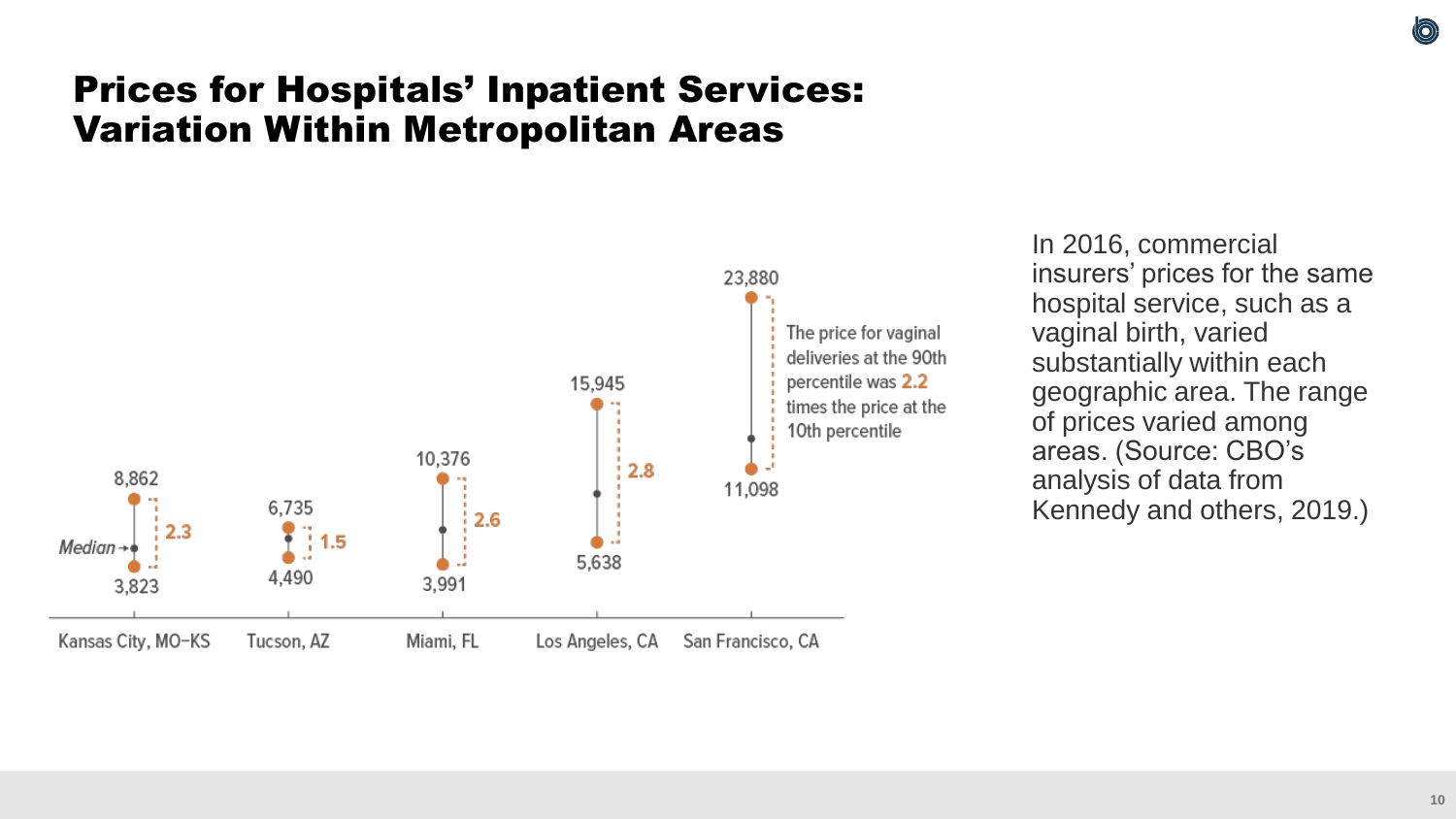#### The Relationship Between Hospitals' Wages and Commercial Insurers' Prices for Inpatient Services, 2017



Variation in the prices that commercial insurers pay for hospitals' inpatient services is associated with variation in hospitals' wages. (Source: CBO's analysis of aggregate data from HCCI and the Centers for Medicare & Medicaid Services.)

0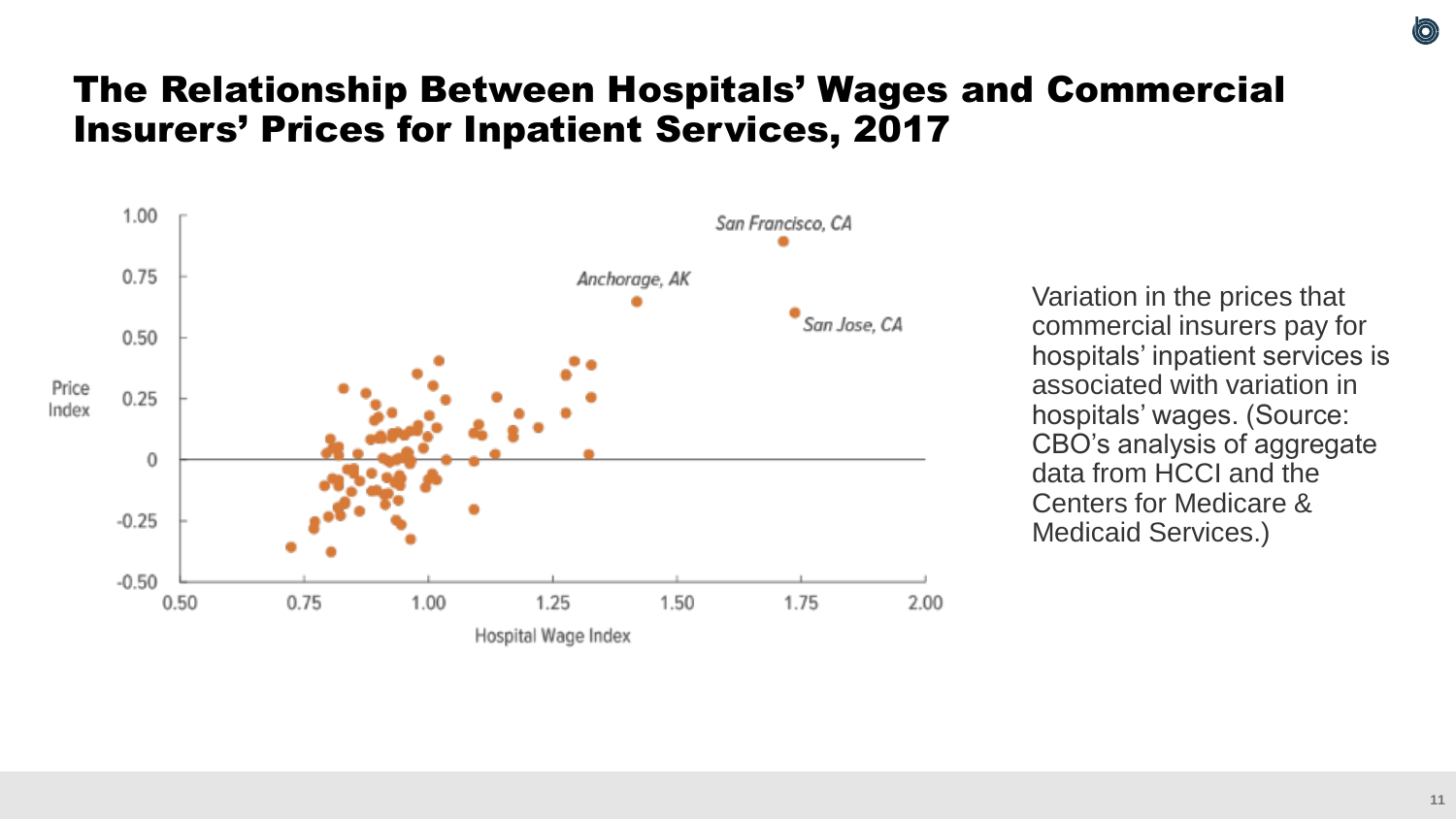#### Concentration in Hospital Markets and Commercial Insurers' **Prices** The percentage of

#### Percentage of MSAs



metropolitan areas with highly or very highly concentrated hospital markets (as measured by a Herfindahl-Hirschman Index of more than 2,500) increased from 2010 to 2017. (Source: CBO's analysis of data from HCCI.)

CBO's review of the literature generally found that hospitals' prices were higher in areas where consolidation was greater and that some of the difference in prices was attributable to providers' market power.

0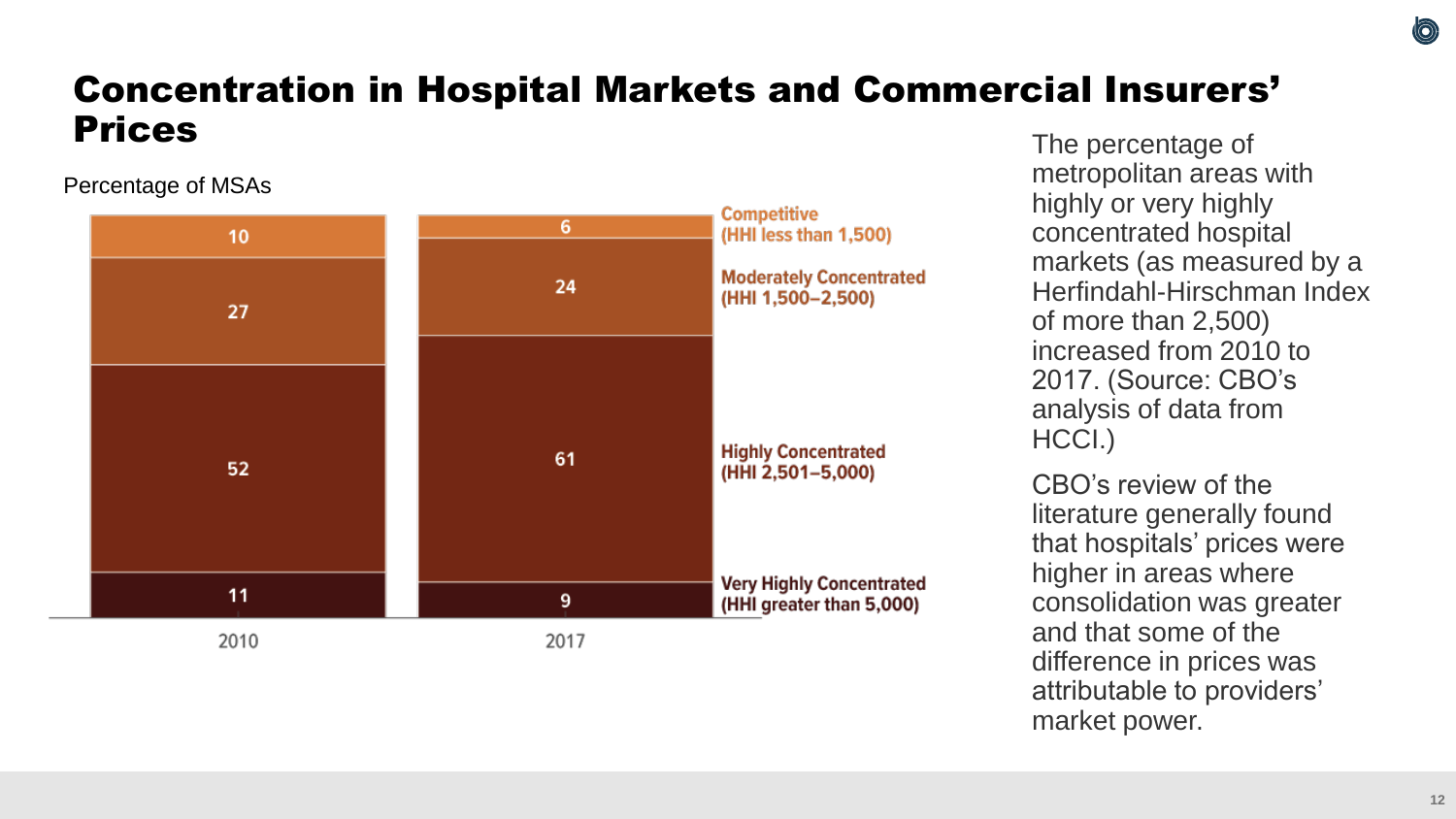### **Krutika Amin Presentation**

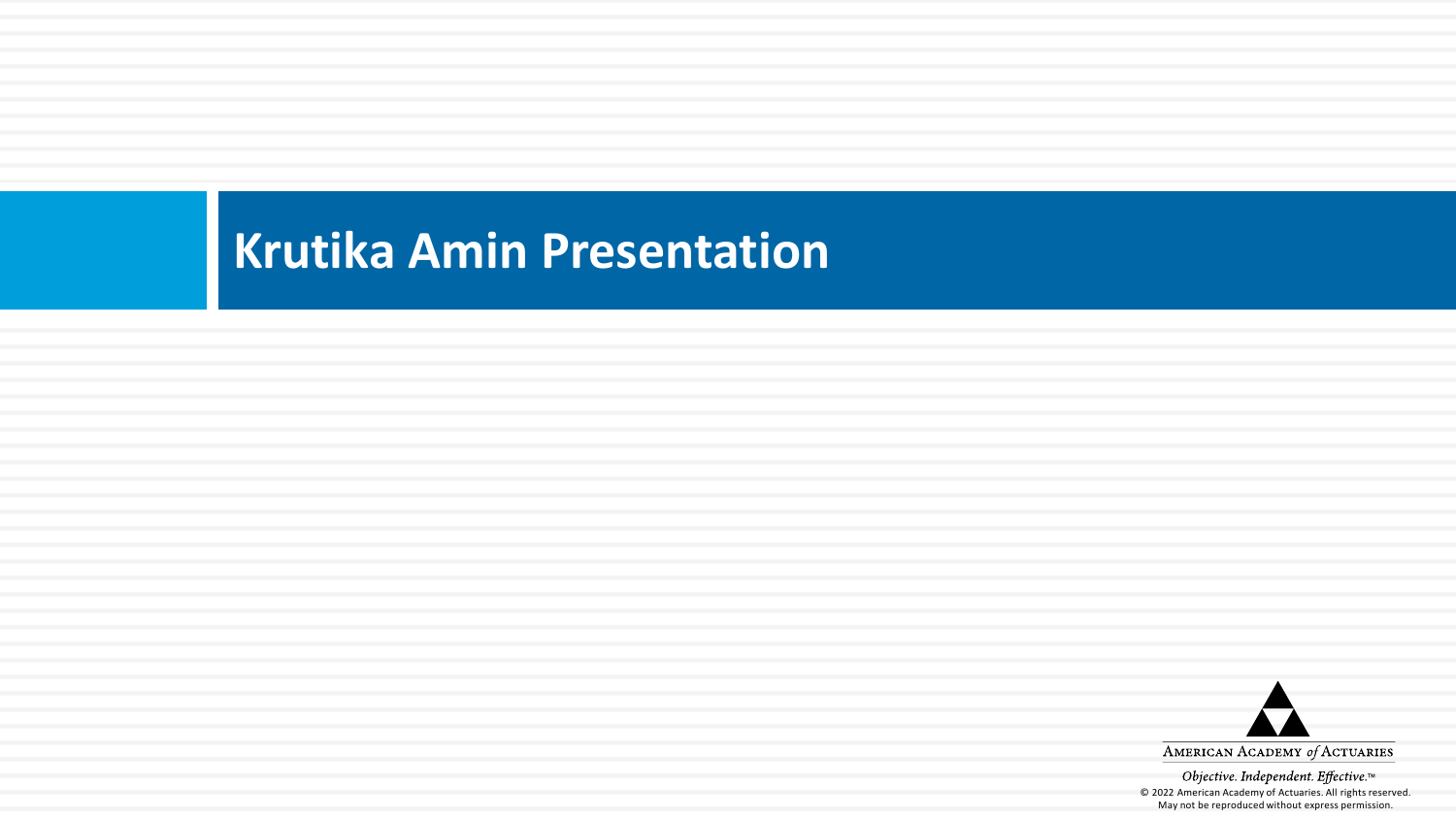# Hospital price transparency: Early results and challenges

Krutika Amin, Ph.D. April 14, 2022



Filling the need for trusted information on national health issues.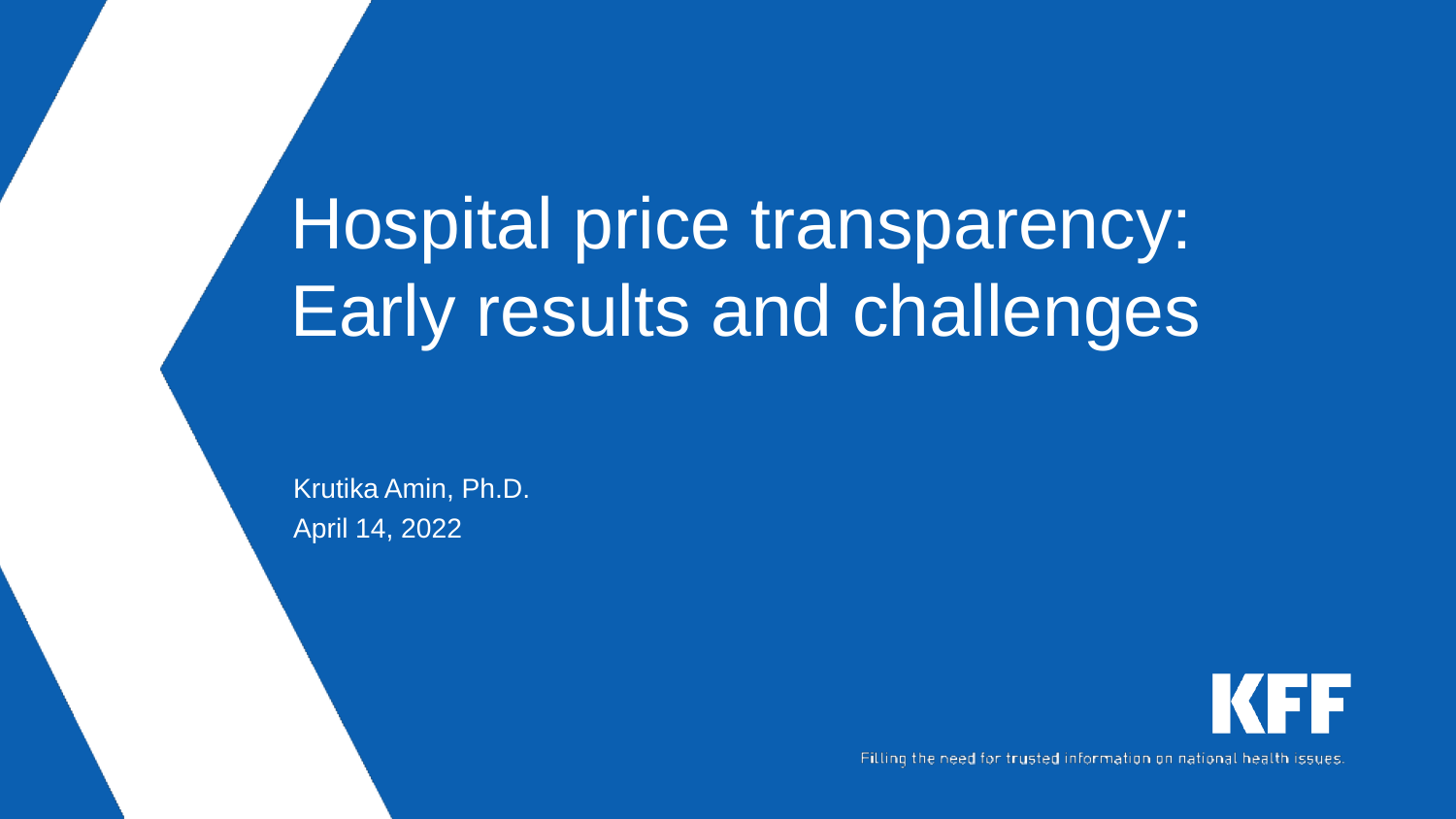Hospitals required to publish the price of health services by payer starting January 2021



#### Data elements required

- Code (CPT/HCPCS, DRG)
- Description
- Gross charge (charge master)
- Discounted cash price
- Payer-specific negotiated rate
- Minimum negotiated rate
- Maximum negotiated rate

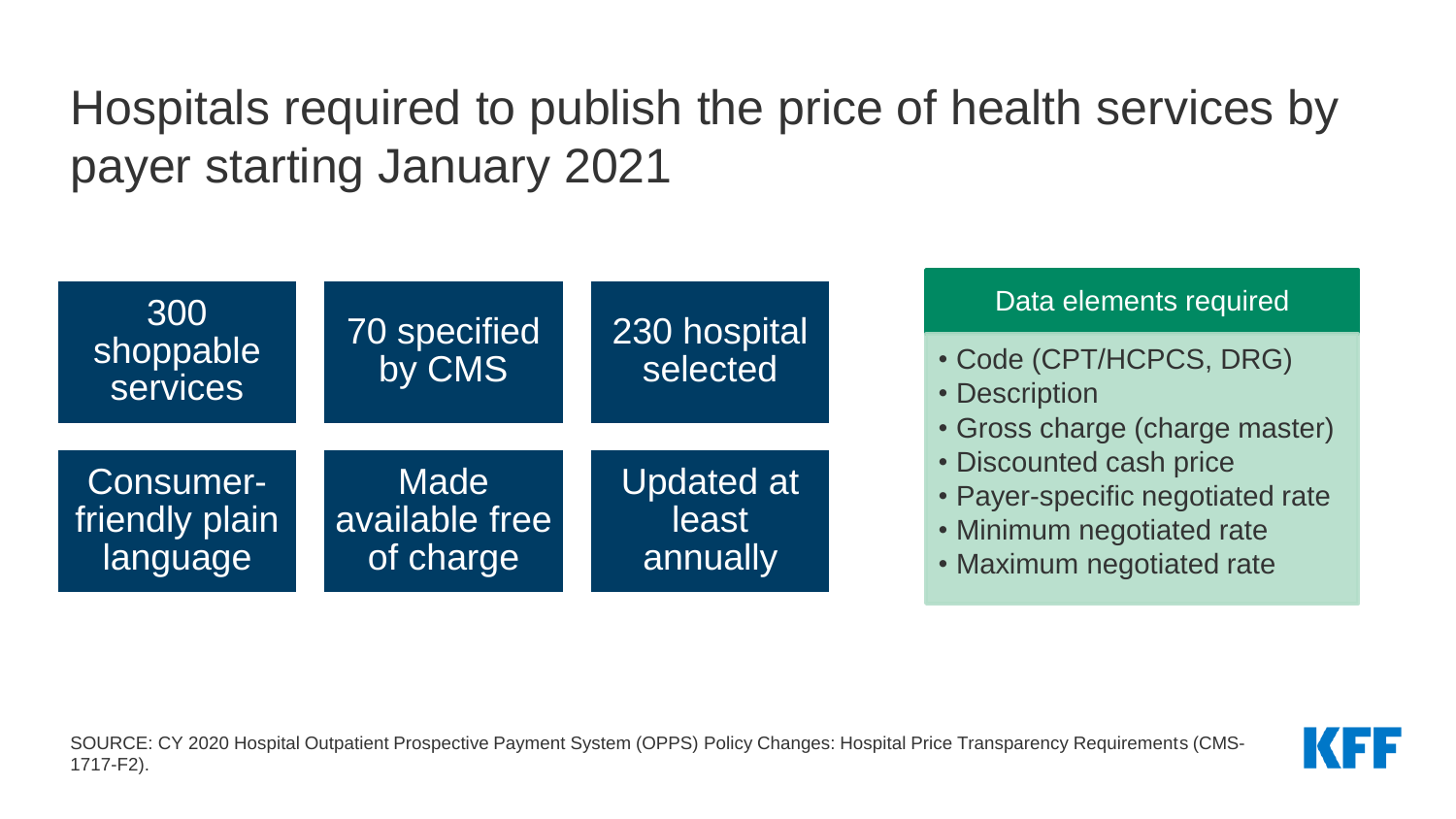### Few hospitals provide the public with payer-negotiated rates

Among the two largest hospitals in each state and D.C. (102 hospitals), the number and share that provide prices for health services on consumer tools and machine-readable files

|                                                       | <b>Consumer tool</b> | Machine-readable file |
|-------------------------------------------------------|----------------------|-----------------------|
| Gross charge                                          | 80 hospitals (78%)   | 83 hospitals (81%)    |
| <b>Discounted rate</b><br>(uninsured/self-pay rate)   | 57 hospitals (56%)   | 43 hospitals (42%)    |
| Payer-specific negotiated<br>rates (2 or more payers) | 3 hospitals (3%)     | 35 hospitals (34%)    |

rates if they provided rates for 2 or more payers. See Methods.

Source: KFF analysis of price transparency files and tools on the public websites of the two largest hospitals in each state and D.C.

Peterson-KFF **Health System Tracker** 

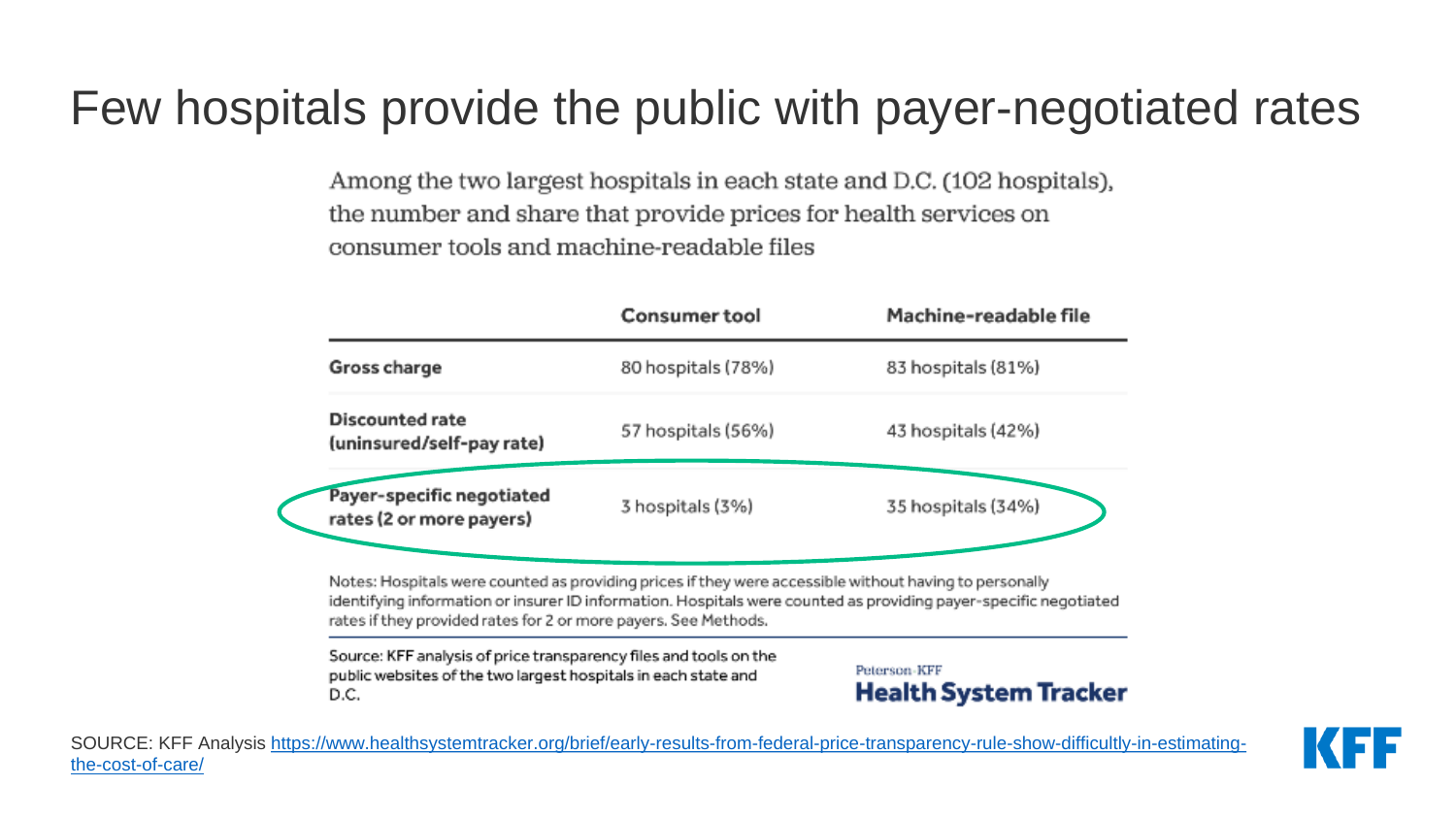### Few adults are aware of hospital price transparency requirements





About one in ten (9%) are aware hospitals are required to disclose the prices of treatments and procedures on their websites.

Adults who did search for hospital prices were somewhat more likely to incorrectly say that there is no federal requirement (33%) than those who did not search for hospital prices (20%).

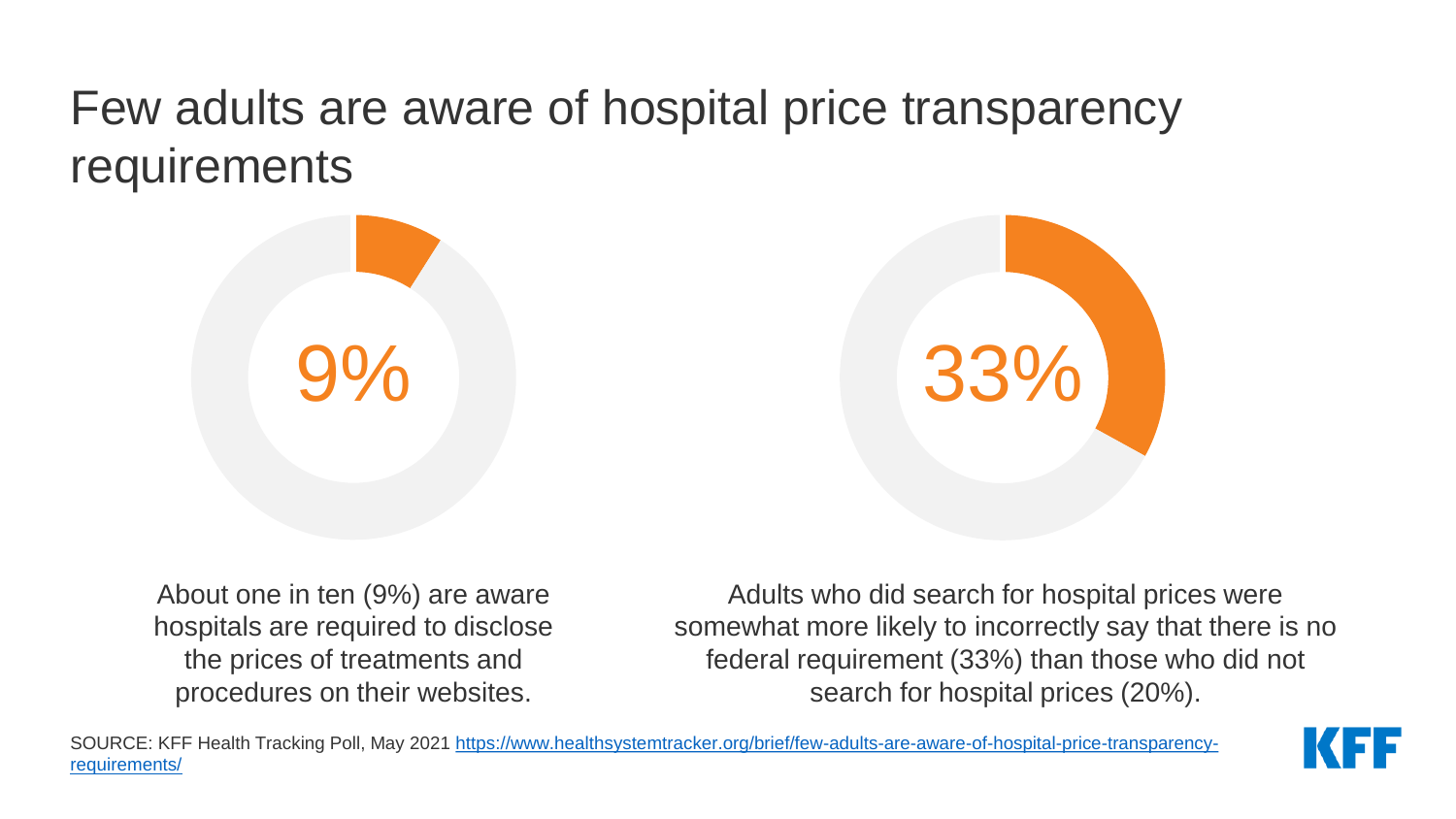### Challenges in price transparency data quality and usability

MAJ JOIN REP/REAT LE W/O M Replacement Of Hip Joint<br>Anesht Removal Of Rib KNEE OR HIP JOINT REPLACEMENT **Physical Therapy - Visit Charge** PARTIAL RIB RESEC NOS-ANS Major joint replacement or reattachment of lower extremity w/o MCC Major hip and knee joint replacement or reattachment of Anesthesia for partial rib resection; not otherwise specified REPLACEMENT OF LOWER EXTREMITY JOINT (HIP, KNEE, ANKLE) MAJOR JOINT REPLACEMENT OR REATTACHMENT OF LOWER EXTREMITY W-O MCC Medical and Surgical Major joint replacement (Hip/Knee) Anes Removal Rib AIH PARTIAL RIB RESECTION NP Day 2, Day 3 MSDRG 470 Hc Pr 00470 Anesth Removal Of Rib **Orthopedic Surgey** Laboratory - Hematology Knee replacement  $470$ Major Joint Replacement Operating Room Services - General Classification Day 4 and beyond Replacement Of Knee Joint RR Orthopaedic Care ungroupable MAJ HIP&KNEE JT REPL/REATTACH LE W/O MCC Specific DRG Day 1 Recovery Room - General Classification DRG Package 470 MAJ JNT REPLCMNT/REATTCH LWR EXTRMTY W/O MCC ANESTH- REMOVAL OF RIB Laboratory - Chemistry **Pharmacy - IV Solutions MS-DRG 470** PR ANESTHESIA PARTIAL RIB RESECTION NOS **CRNA ANS REMOVAL OF RIB** MAJOR JOINT REPLACEMENT OR REATTACHMENT OF LOWER E

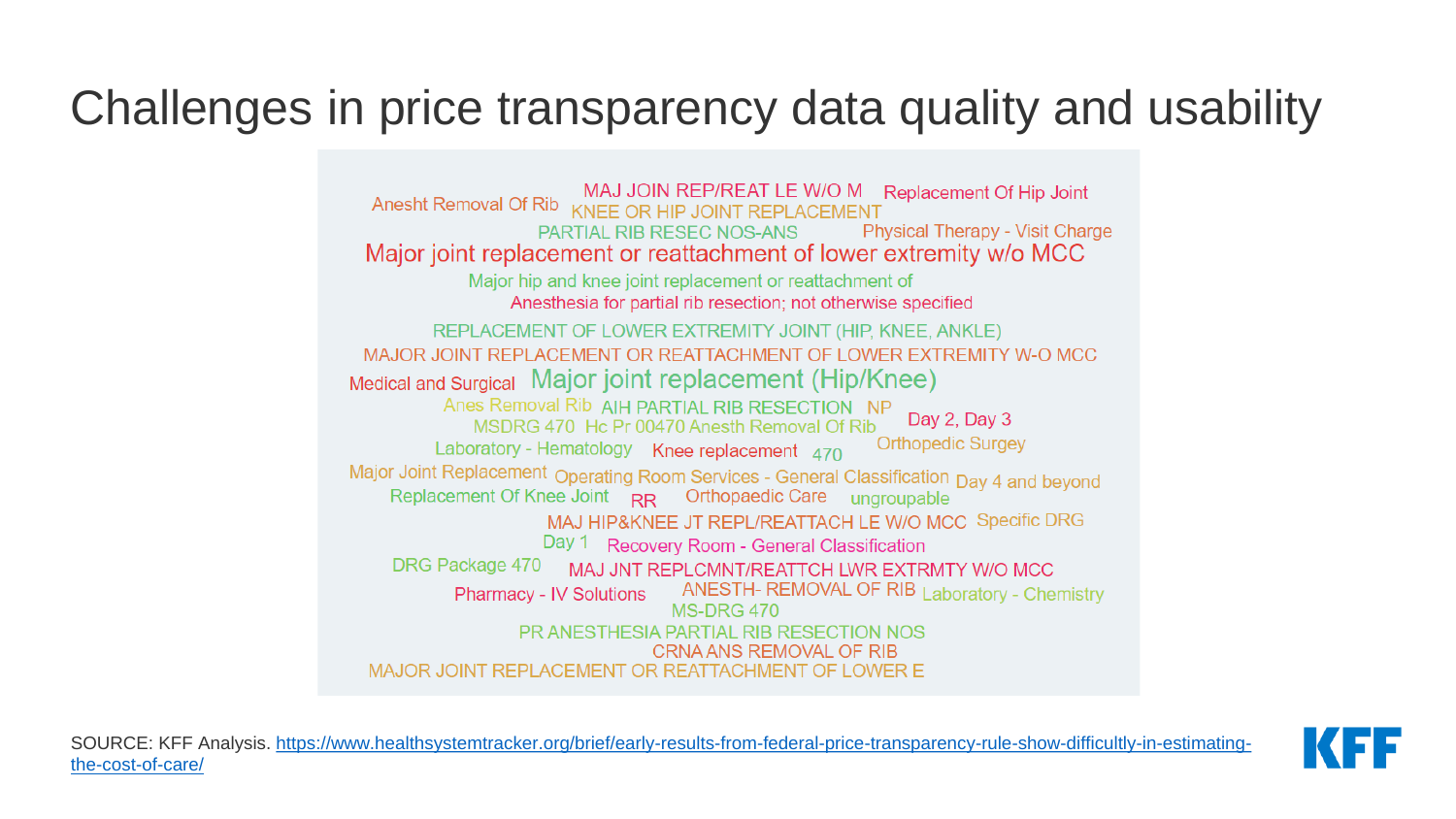Even if price transparency worked perfectly, it is not an endall be-all for issues consumers face in U.S. health care

> Quality of care can be conflated with higher price

Effects of price transparency on costs could go either way

Variation in prices within hospital, depending on patient situation



New Mexico Hospitals, for an MRI of the lower spine, the range of negotiated rates varied between:

- \$486 \$1821 in the private insurance market
- \$221 \$331 for Medicare Advantage plans
- \$350 \$485 for Medicaid managed care plans.

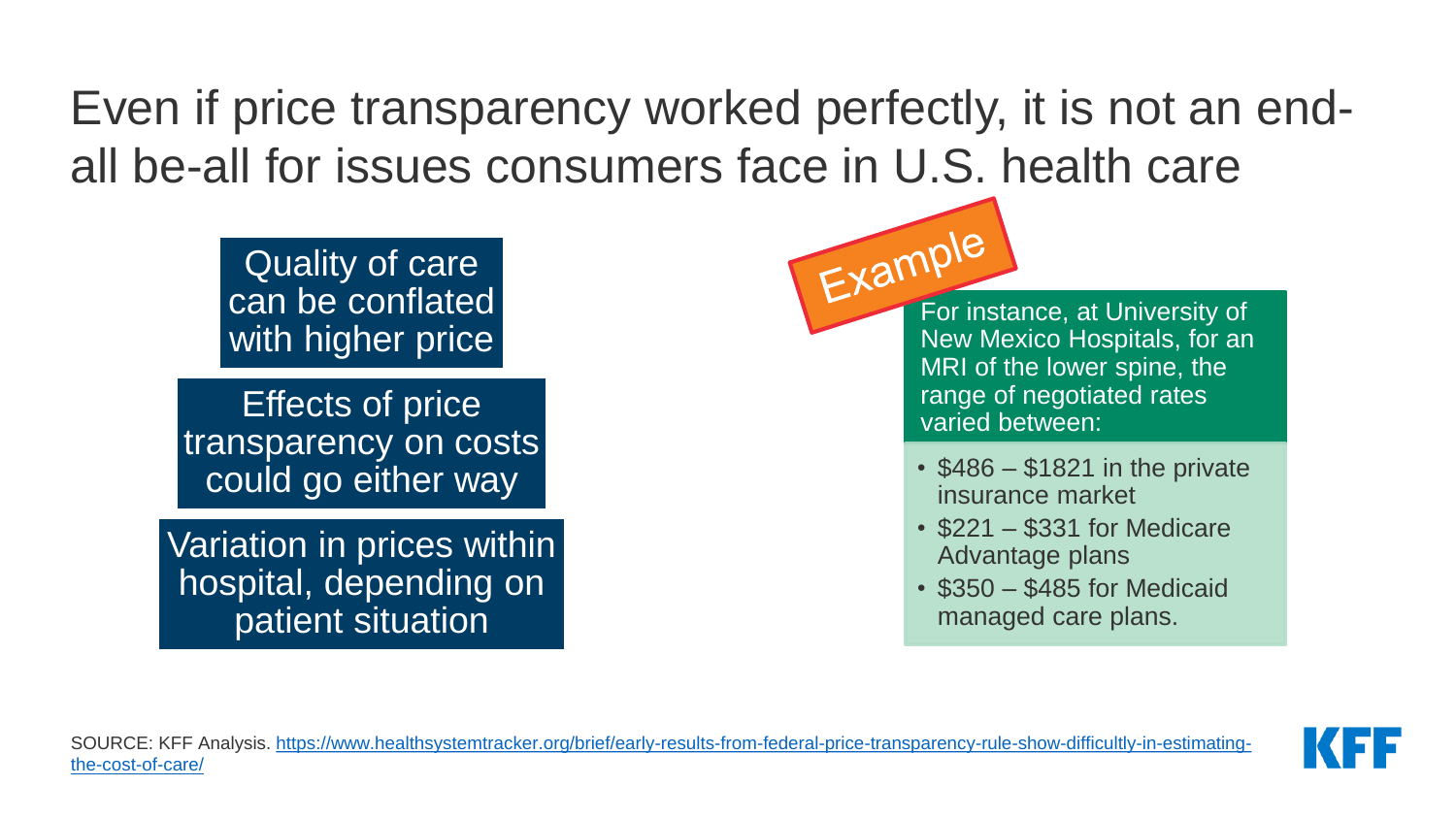

Filling the need for trusted information on national health issues.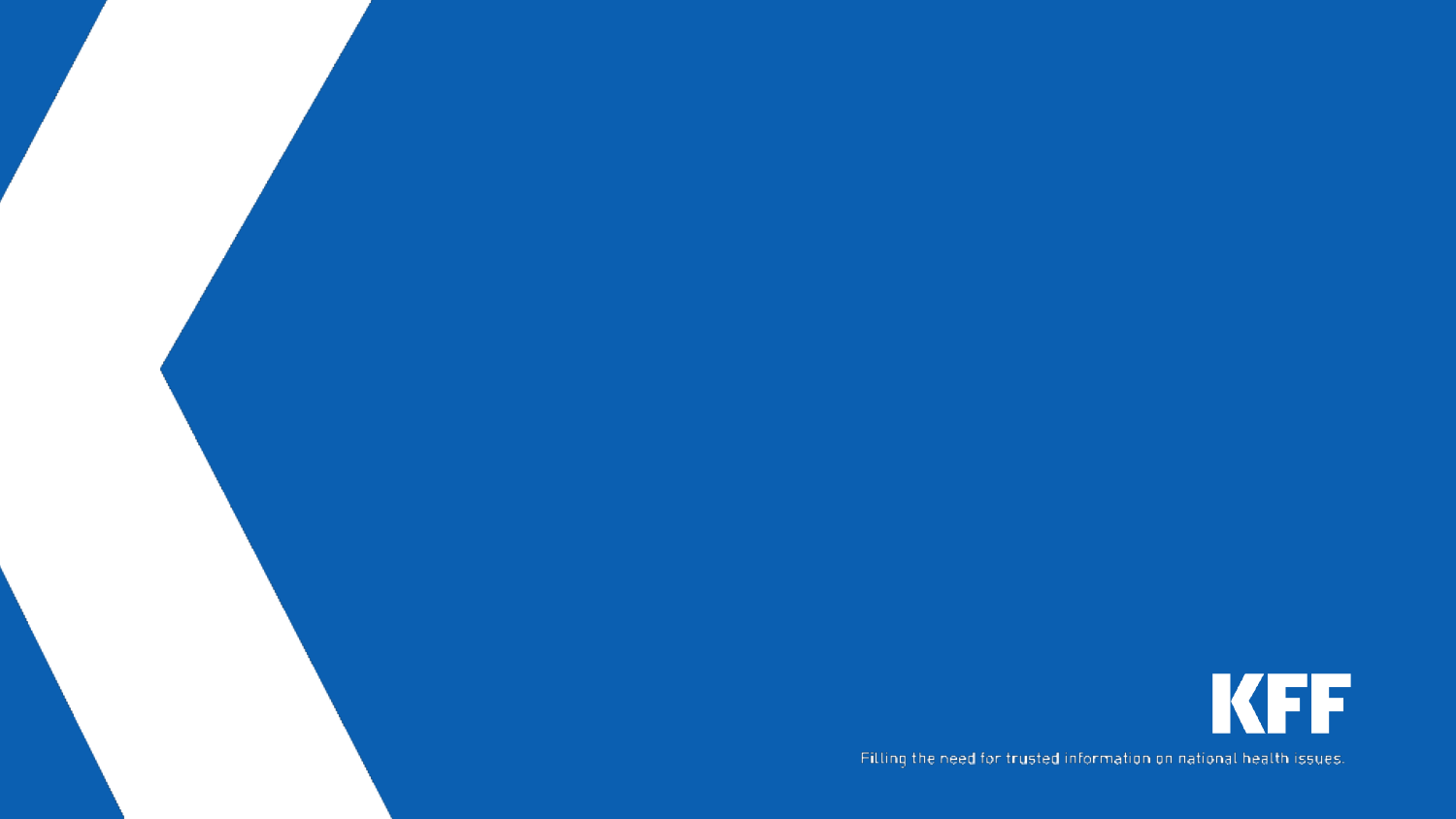### **Andrea Rome Presentation**

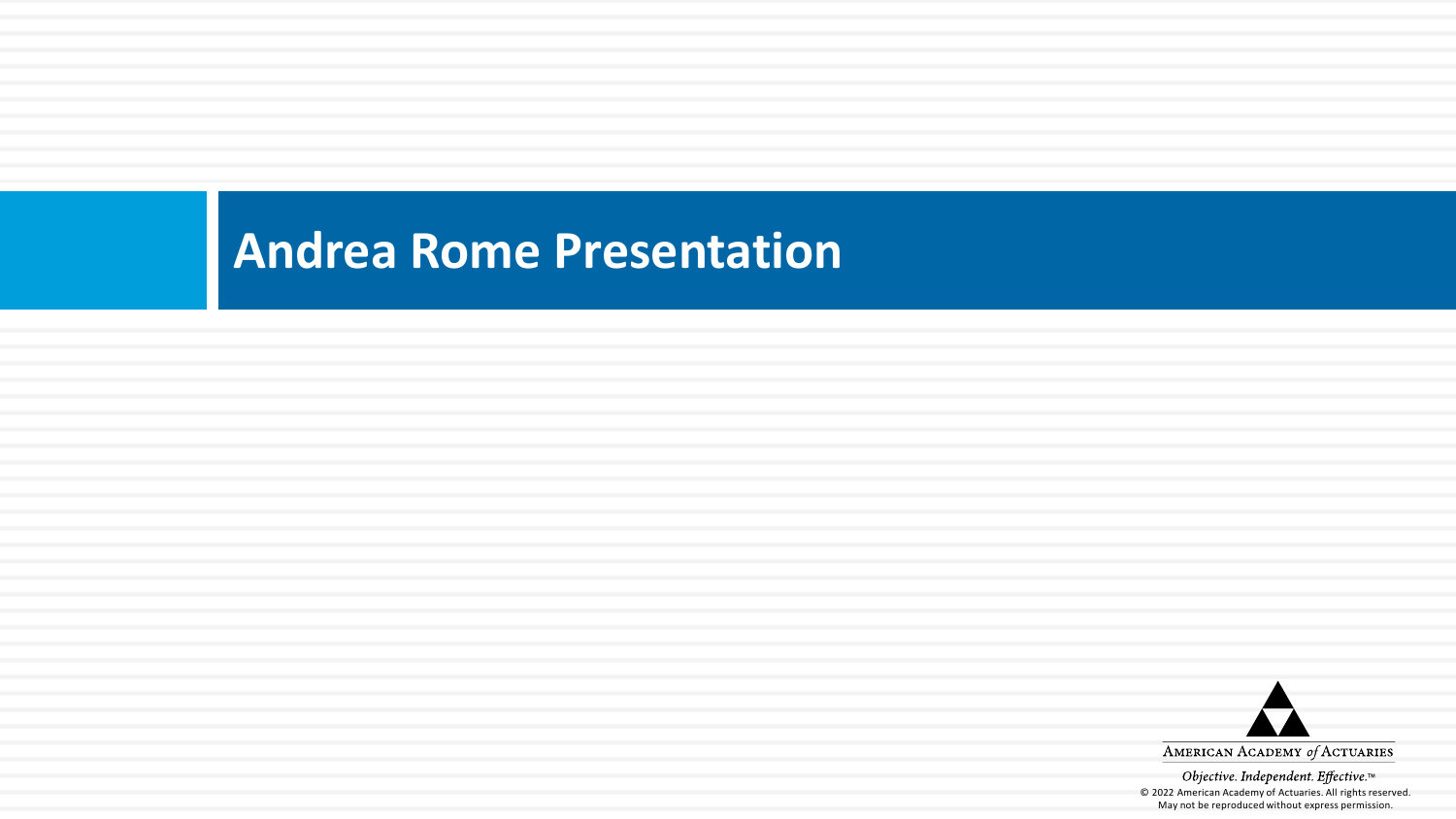### Impact of Hospital Transparency Rules

Andrea Huckaba Rome, MAAA, FSA, CERA Member, Academy Health Care Delivery Committee



Objective. Independent. Effective.™

© 2022 American Academy of Actuaries. All rights reserved. May not be reproduced without express permission.

April 14, 2022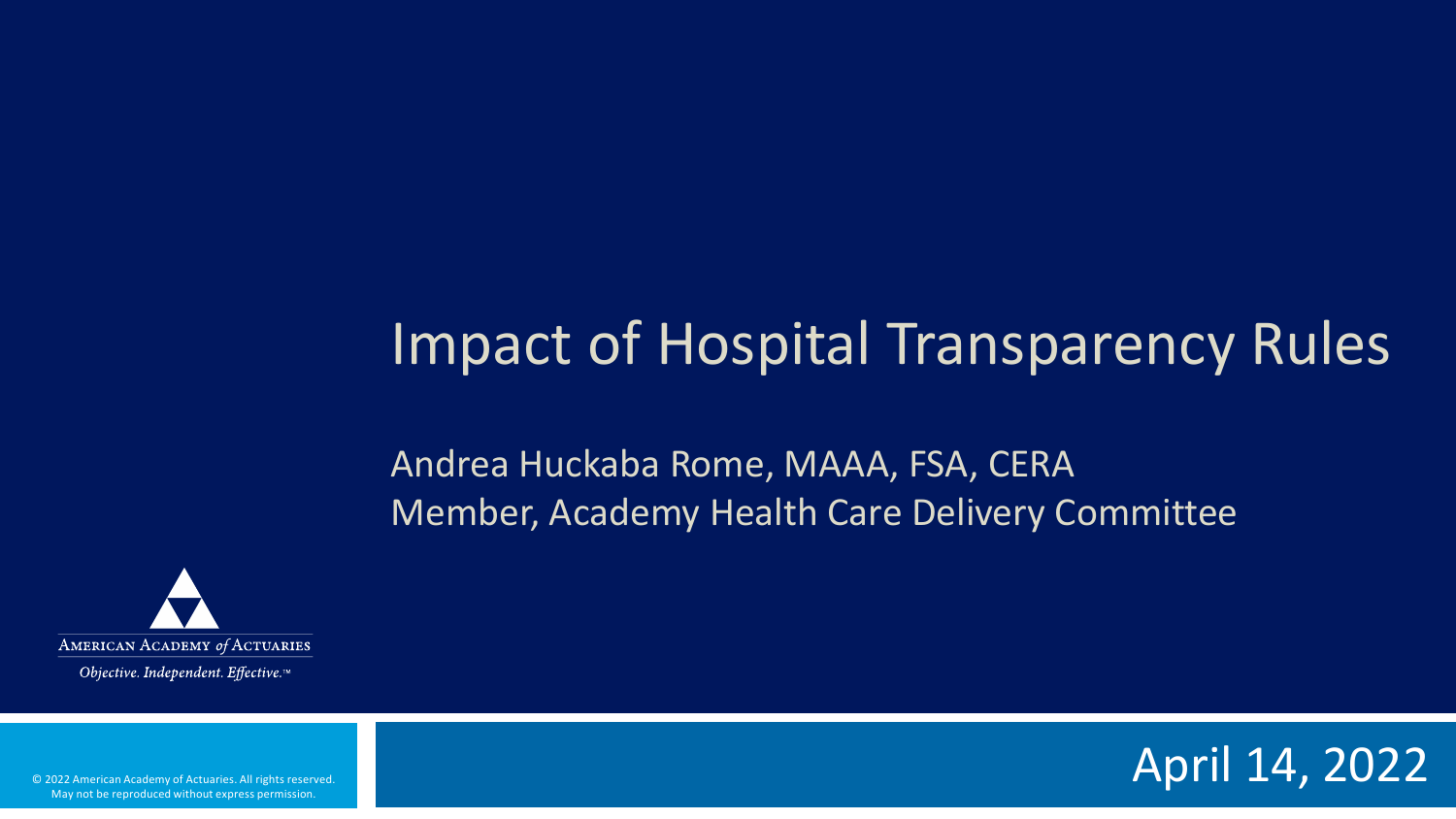## Questions to Ask

- $\Box$  How will transparency rules impact stakeholders?
- □ Will transparency rules change behavior or practices?
- □ Will transparency rules lower costs?

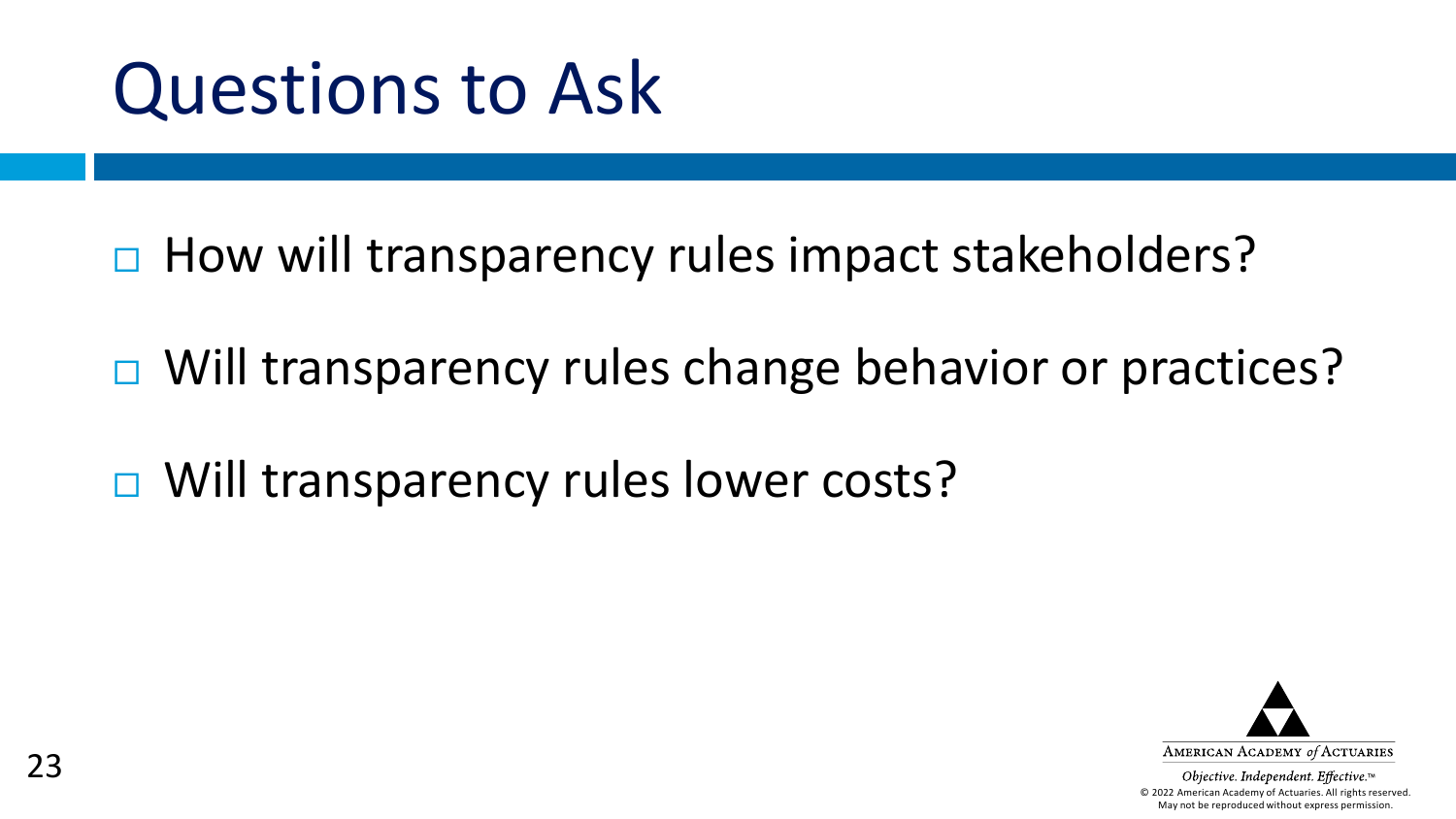# Implications for Hospitals

- $\Box$  Comparison to the market, up and down
- $\Box$  Greater scrutiny, especially on outlier prices
- **□ Movement toward average**

\*Except in highly concentrated markets

 $\Box$  Labor-intensive data may not show whole picture

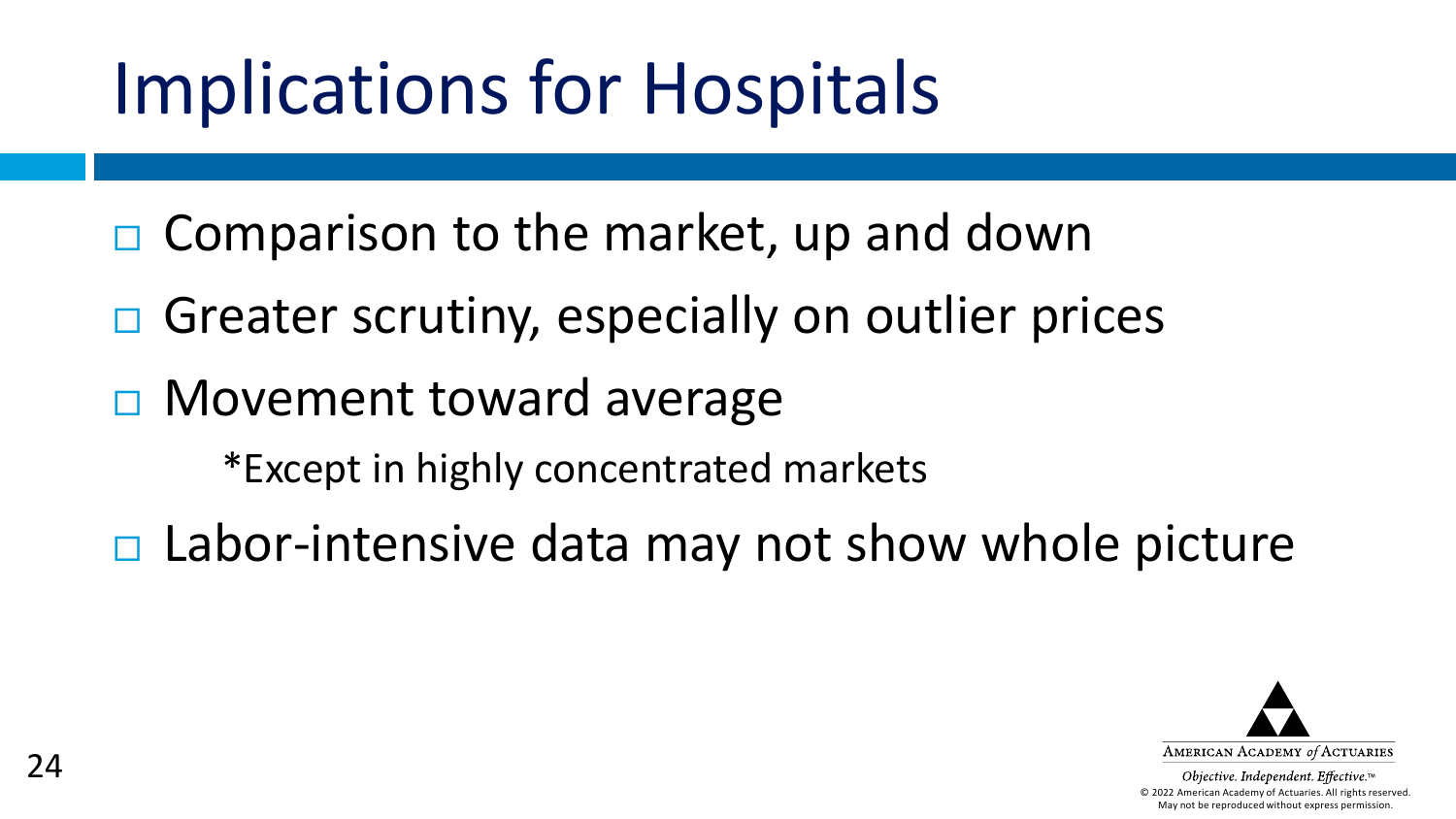# Implications for Payers

- $\Box$  Provider contracting impacted, up and down
- **□ Market dynamics heightened**
- $\Box$  Large plan sponsor scrutiny

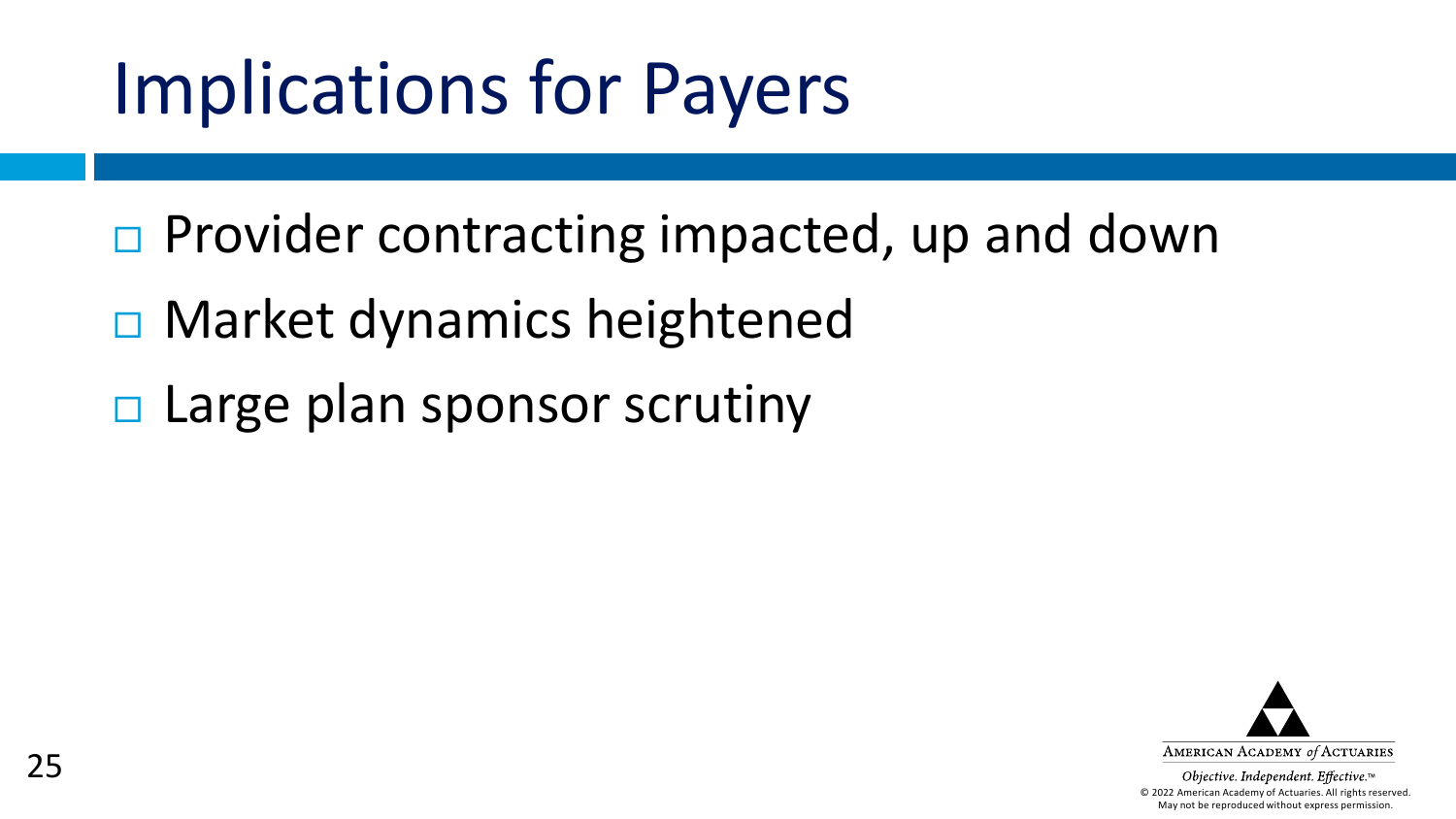# Implications for Consumers

 $\Box$  Cost estimation tools most helpful for shopping

- **Depends on consumer coverage**
- **Depends on consumer benefits**
- **Depends on electability of service**

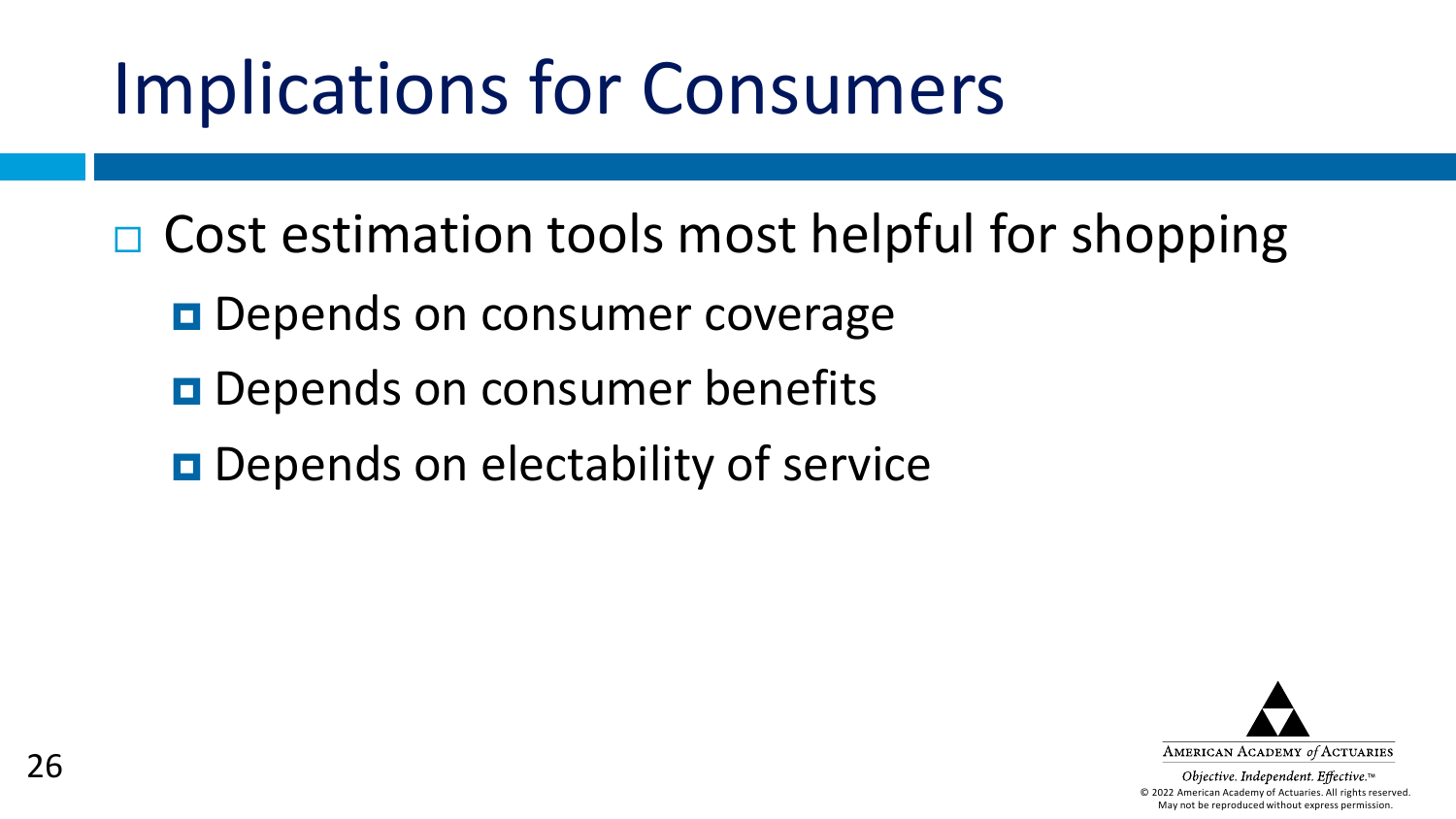## Actuarial Considerations: Expected Changes

- $\Box$  Direct price changes:
	- **D** Outliers
	- **O** Comparisons to other hospitals
	- **O** Comparisons to other payers
- $\Box$  Increased network design
- **□ Market dynamics: Who has leverage?**

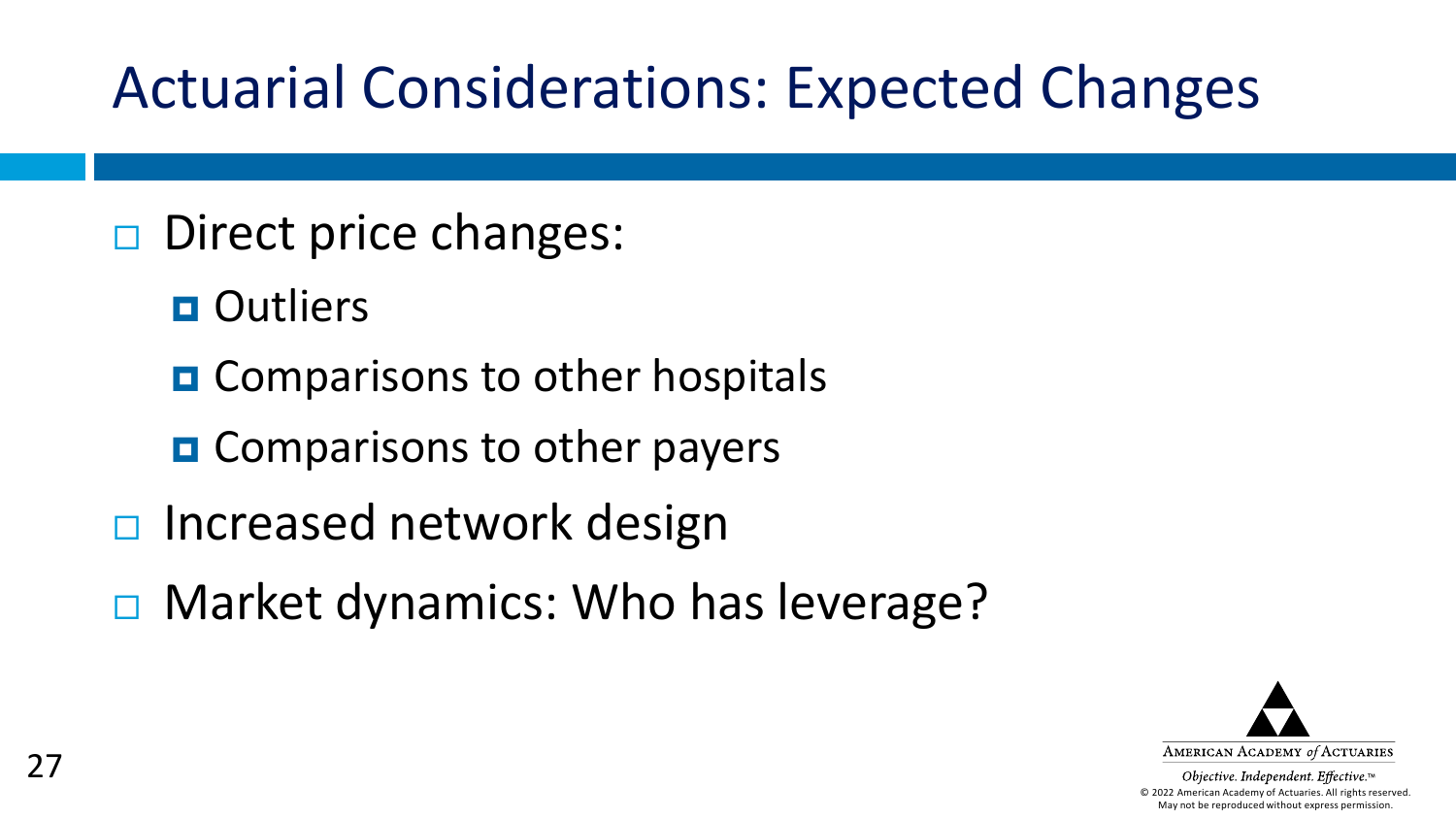## Actuarial Considerations: Premiums

- $\Box$  Change in premiums depends upon:
	- **D** Changes in unit price
	- **D** Shifting of utilization
	- **Patient shopping behavior**
- $\Box$  Necessary, but not sufficient

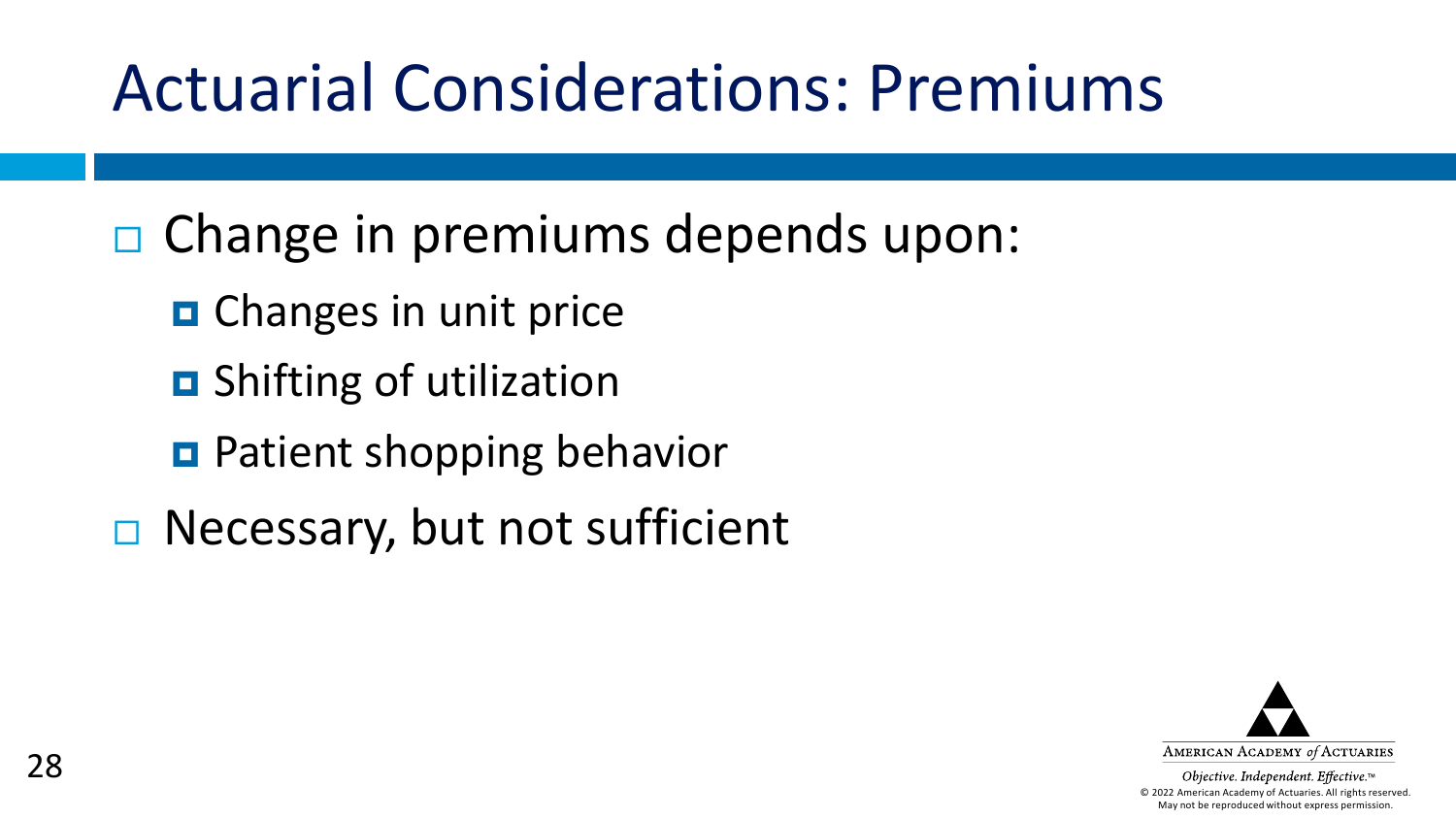# Questions?

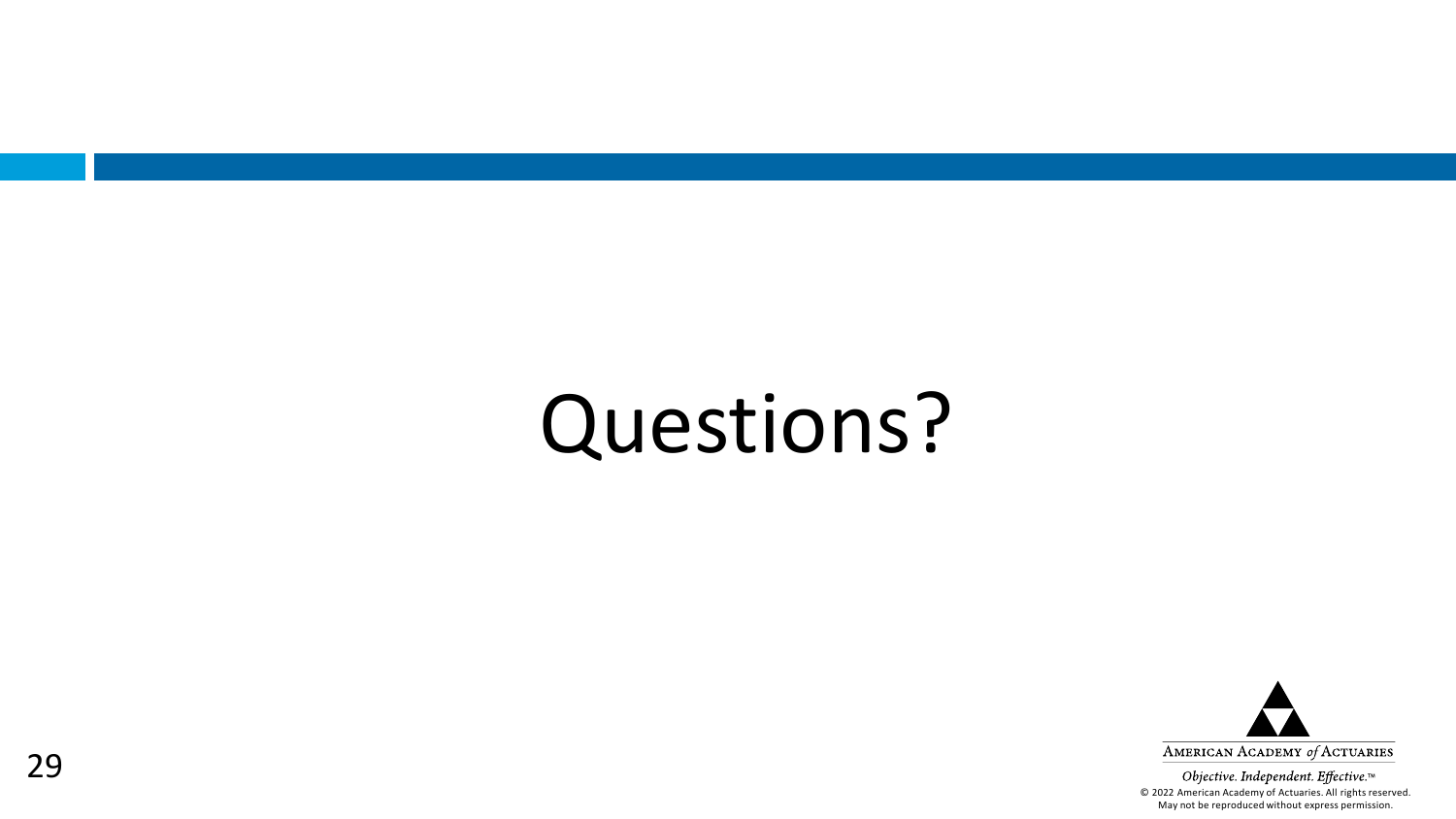## For More Information

### $\Box$  Read the Academy's related issue brief, *Implications of Hospital [Price Transparency on](https://www.actuary.org/sites/default/files/2022-03/HospPriceTransIB_3.22.pdf)  Hospital Prices and Price Variation*, released in March 2022.

### **Issue Brief**

**Implications of Hospital Price Transparency on Hospital Prices and Price Variation** 

**MARCH 2022**